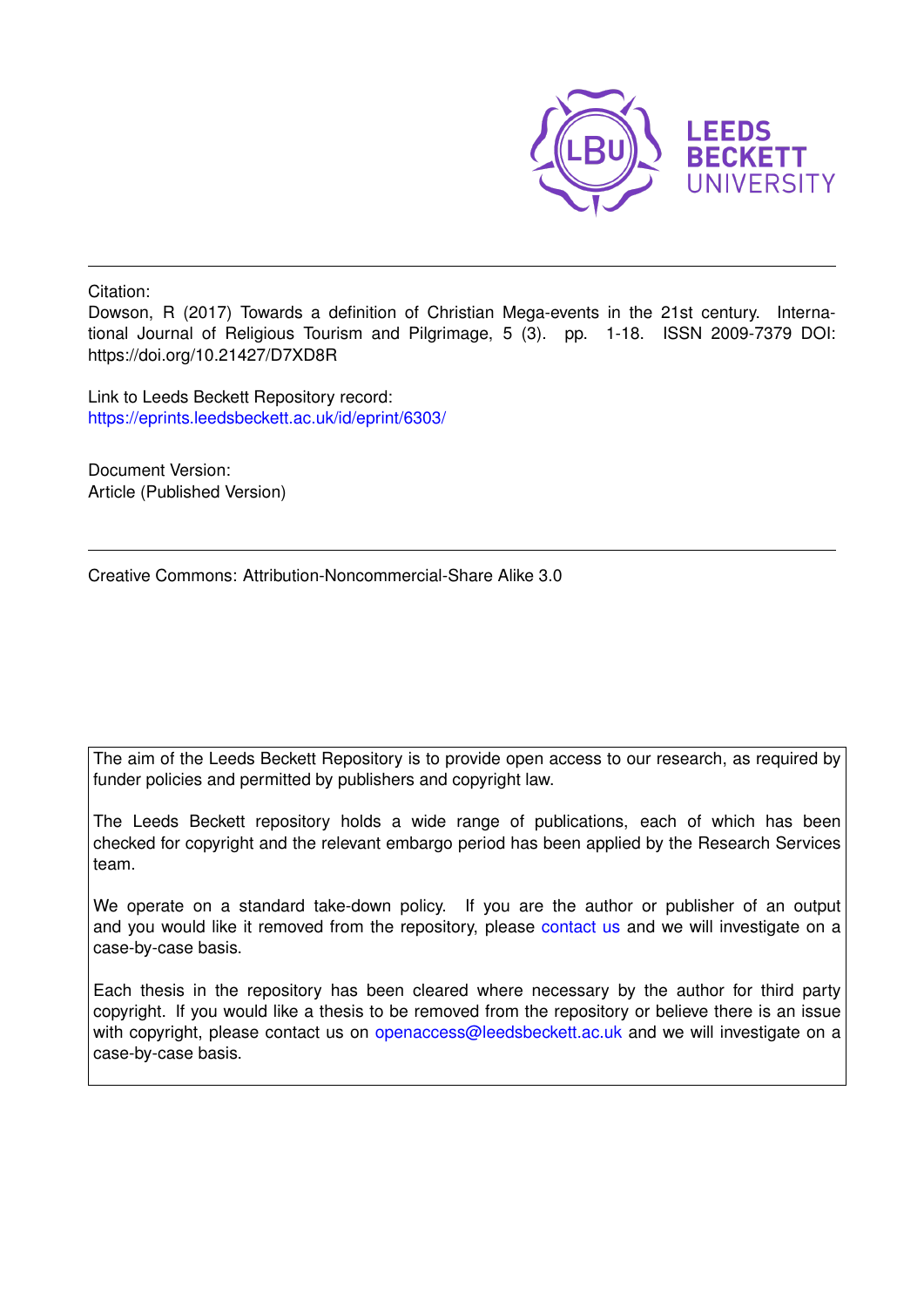

# **[International Journal of Religious Tourism and](https://arrow.dit.ie/ijrtp?utm_source=arrow.dit.ie%2Fijrtp%2Fvol5%2Fiss3%2F3&utm_medium=PDF&utm_campaign=PDFCoverPages) [Pilgrimage](https://arrow.dit.ie/ijrtp?utm_source=arrow.dit.ie%2Fijrtp%2Fvol5%2Fiss3%2F3&utm_medium=PDF&utm_campaign=PDFCoverPages)**

[Volume 5](https://arrow.dit.ie/ijrtp/vol5?utm_source=arrow.dit.ie%2Fijrtp%2Fvol5%2Fiss3%2F3&utm_medium=PDF&utm_campaign=PDFCoverPages) | [Issue 3](https://arrow.dit.ie/ijrtp/vol5/iss3?utm_source=arrow.dit.ie%2Fijrtp%2Fvol5%2Fiss3%2F3&utm_medium=PDF&utm_campaign=PDFCoverPages) [Article 3](https://arrow.dit.ie/ijrtp/vol5/iss3/3?utm_source=arrow.dit.ie%2Fijrtp%2Fvol5%2Fiss3%2F3&utm_medium=PDF&utm_campaign=PDFCoverPages)

2017

# Towards a definition of Christian Mega-Events in the 21st Century

Ruth Dowson (Rev.) *Leeds Beckett University*, r.dowson@leedsbeckett.ac.uk

Follow this and additional works at: [https://arrow.dit.ie/ijrtp](https://arrow.dit.ie/ijrtp?utm_source=arrow.dit.ie%2Fijrtp%2Fvol5%2Fiss3%2F3&utm_medium=PDF&utm_campaign=PDFCoverPages) Part of the [Tourism and Travel Commons](http://network.bepress.com/hgg/discipline/1082?utm_source=arrow.dit.ie%2Fijrtp%2Fvol5%2Fiss3%2F3&utm_medium=PDF&utm_campaign=PDFCoverPages)

#### Recommended Citation

Dowson, Ruth (Rev.) (2017) "Towards a definition of Christian Mega-Events in the 21st Century," *International Journal of Religious Tourism and Pilgrimage*: Vol. 5: Iss. 3, Article 3. doi:10.21427/D7XD8R Available at: [https://arrow.dit.ie/ijrtp/vol5/iss3/3](https://arrow.dit.ie/ijrtp/vol5/iss3/3?utm_source=arrow.dit.ie%2Fijrtp%2Fvol5%2Fiss3%2F3&utm_medium=PDF&utm_campaign=PDFCoverPages)



This work is licensed under a [Creative Commons Attribution-](http://creativecommons.org/licenses/by-nc-sa/3.0/)[Noncommercial-Share Alike 3.0 License](http://creativecommons.org/licenses/by-nc-sa/3.0/)

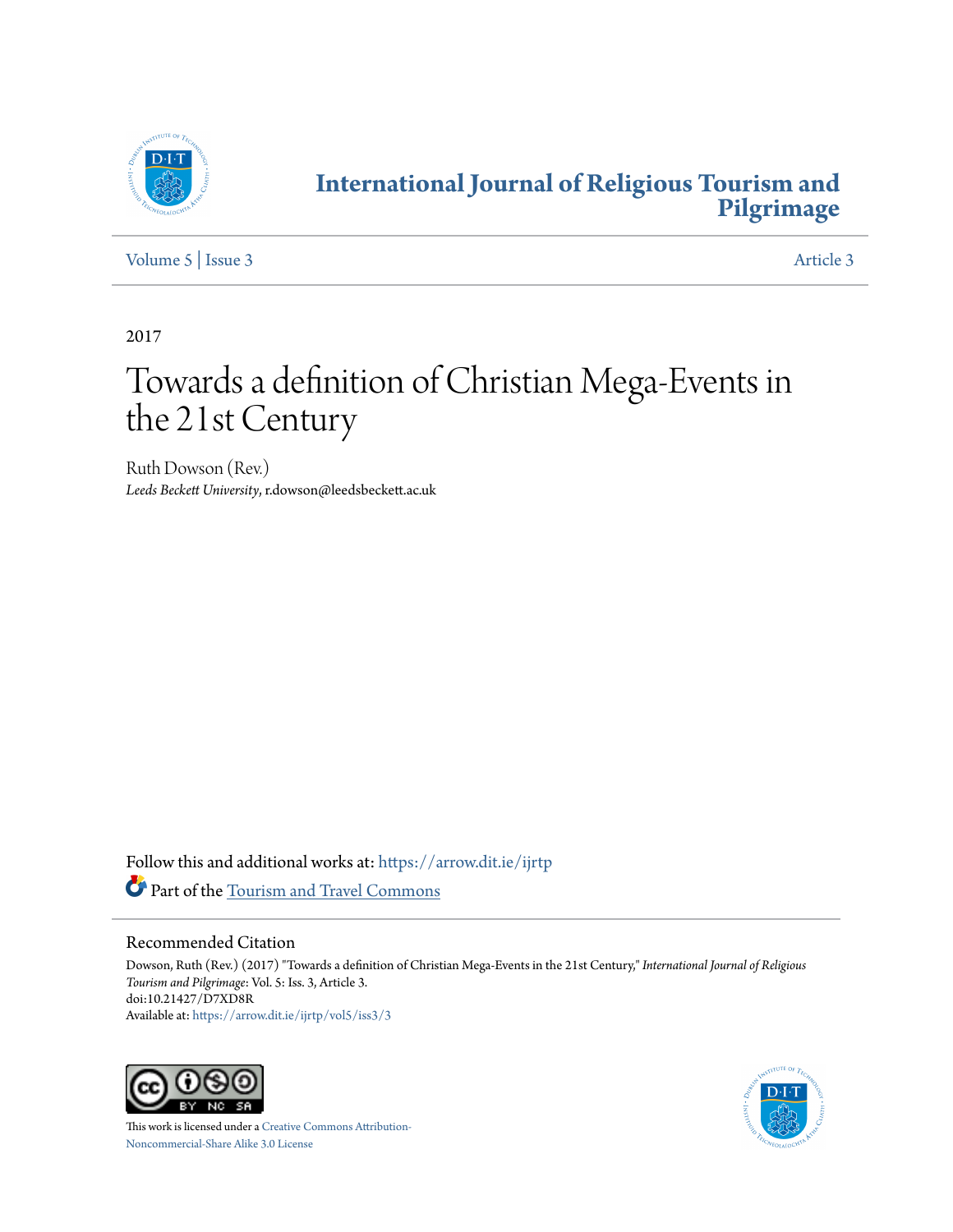# Towards a definition of Christian Mega-Events in the 21st Century

#### **Cover Page Footnote**

I am grateful for insights in this paper from Silviu Cobeanu, of Leeds University, UK; Dr Jorgen Hellman, of the University of Gothenburg, Sweden; Dan Lomax of Leeds Beckett University; and Dr Eddy Plasquy of the University of Leuven, Belgium.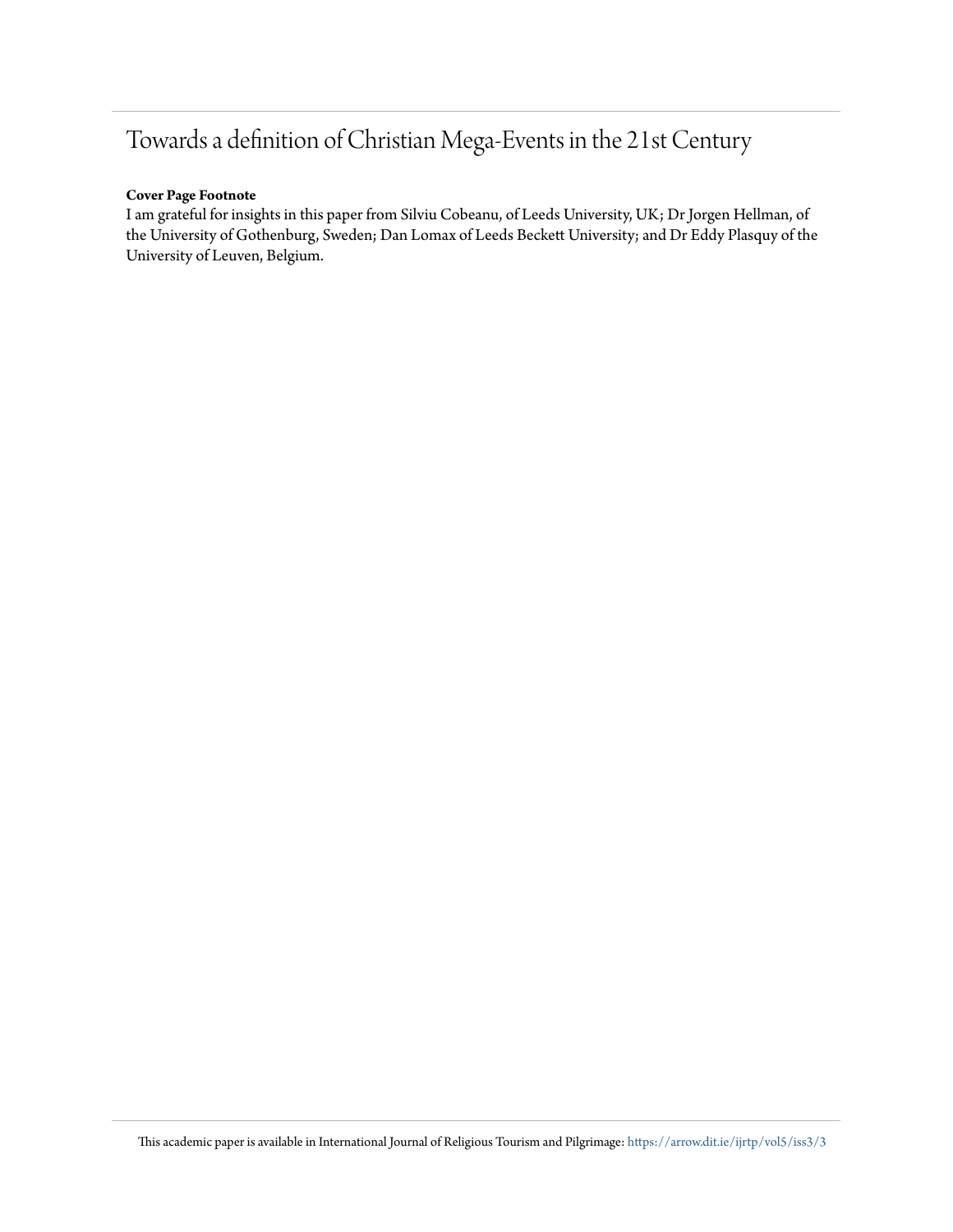# **Towards a definition of Christian Mega-Events in the 21st Century**

#### **Ruth Dowson**

 Leeds Beckett University, UK. r.dowson@leedsbeckett.ac.uk

> In an age in which the numbers of people attending churches in the UK has been falling consistently for several decades, a trend that applies across Europe and North America, there is a marked contrast in the burgeoning growth of Christian religious encounters including church attendance - around the world, particularly in the Global South (Avis, 2007). Amongst the characteristics of this growth is the emergence of large-scale megaevents, commonly held across Africa and the Indian sub-continent, as well as smaller but significant events held around the world.

> The emergence in the modern day of large-scale Christian events began in the UK with Billy Graham's evangelistic crusades in 1954, attended by 1.3 million people over a period of three months. Thirty years later, over one million attended 'Mission England' mass rallies, held in football stadia. But whether these meetings were merely 'public spectacles' (Guest, 2007:25), or had any measurable impact in terms of numbers attending church, at the time they certainly achieved media coverage and public visibility. The original evangelistic events in the UK were able to build on knowledge that many children gained in school and at Sunday school, which, some would argue, has been eroded by secular influences on education and society in general (Savage, Collins-Mayo & Mayo, 2006:3).

> This research seeks to develop an understanding of the emergence of different types of these large Christian events, focusing on the mega-events in Africa and India where preachers with a global reach, such as the German evangelist Reinhard Bonnke ([www.cfan.org.uk\)](http://www.cfan.org.uk/) and American Joyce Meyer ([www.joycemeyer.org\)](http://www.joycemeyer.org/) are joined by less well-known speakers. The growth of megachurches and global worship brands in Australia and the USA provide another strand for comparison. Warner (2015:121) concludes that 'what is obvious about gatherings of Christians that attract large numbers is that the quality of worship is one of the drivers in sustaining and expanding their number'.

**Key Words** : mega-event, church event, Christianity, eventization of faith, megachurch

#### **Introduction**

In contrast to a recent conference theme of 'revivalism of religious encounters in the modern world', the dominant discourse about the church is one of death and decay, not of growth or revival. The numbers of people attending churches in the UK has been falling consistently for decades (Brierley, 2014), a trend that is reflected across Europe and North America. However, there is a marked contrast to this decline, in the burgeoning growth in Christian religious encounters including church attendance - across the rest of the world, and particularly in the Global South (Avis, 2007). Amongst the characteristics of this growth is the emergence of large-scale mega-events, most commonly held across Africa and the Indian sub-continent, as well as smaller, but perhaps also significant events, held elsewhere.

This research seeks to develop an understanding of the emergence of different types of these large Christian events, focusing on the mega-events in Africa and India where preachers with a global reach, such as the German evangelist Reinhard Bonnke [\(www.cfan.org.uk\)](http://www.cfan.org.uk) and American preacher Joyce Meyer ([www.joycemeyer.org\)](http://www.joycemeyer.org) are joined by less wellknown speakers. The growth of megachurches, and global worship brands from Australia and the USA provide another strand for comparison.

So what is the purpose of studying such issues? Deacy recognises the 'value of exploring issues of religion

I am grateful for insights in this paper from Silviu Cobeanu, of Leeds University, UK; Dr Jorgen Hellman, of the University of Gothenburg, Sweden; Dan Lomax of Leeds Beckett University; and Dr Eddy Plasquy of the University of Leuven, Belgium.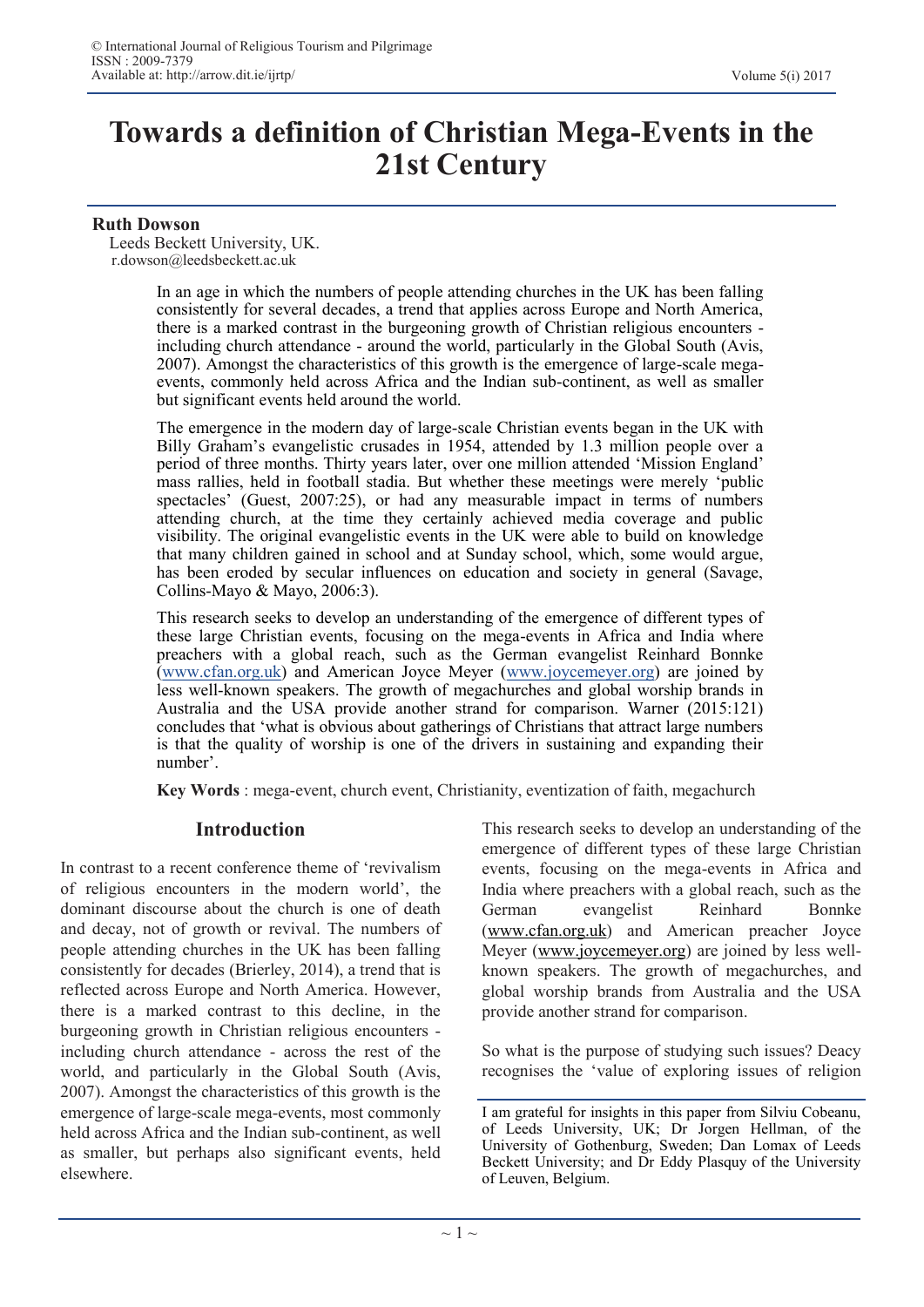and the sacred in relation to cultures of everyday life' (2009:1), arguing for the relevance and importance of the study of religion in its contemporary cultural context, seeing religion as not just 'bound up with God, the Bible and the Church' (Deacy, 2009:7), but relevant to ordinary life, and society. Green's (2009) guide to practical theology underpins its importance for clergy and students of theology.

The purpose of this paper is to evaluate this dominant discourse of religious decline, and in Christian terms, the 'predictable, weary refrain that the church is dying' (Tomlin, 2015: 127) in the light of an apparent resurgence, not only in the developing world, but even in countries where Christianity has long been part of the established state. Evidence suggests that the numerical fall in what might be viewed as 'Western' Christianity is slowing, and new churches are emerging to replace the dying congregations of more traditional denominations (Brierley, 2014).

But, according to Goodhew, a portrayal of church growth 'subverts the dominant narrative in much of academia and the media, a narrative which influences many church leaders as well as wider society' (2012:3). His examination of data from the 2011 British Census leads him to urge caution in interpretation of these statistics; that study focuses

*not on national statistics, nor on national leadership via bishops, synods or conferences, but on local congregations and particular neighbourhoods* (2012:4).

In common with other theological studies (Hopewell, 1987), Goodhew chooses to observe congregations and their local narratives in preference to wider statistical analysis,

*not because the wider picture is unimportant, but because national observations often miss local dynamics, because congregational life is at the core of Christian identity and because the argument for the secularization of Britain rests heavily on the presumption that local congregations are in deep decline* (2012: 4).

This methodological approach enables the identification of groupings of growth. Clearly, there are many churches in decline, and the available statistics do not paint a picture that might encourage church leaders, especially in the UK, across Europe, and the USA. Elsewhere, Warner (2015) cites evaluations of the rise and fall in numbers of religious adherents, with evidence published by Johnson and Grim (2013), and Brierley (2013), that there exist substantial examples

where churches are growing, even in the West. Despite this evidence, there appears to be an overwhelming 'resignation' by many churches in Britain, 'as if church decline was a given', with this narrative 'creating an ecclesiology of fatalism' (Goodhew, 2012: 18-19).

Hence, this examination of the large events that do occur is relevant to the development of a picture not only of church activity, but of church revival, whether in new or mainstream denominations. Woodhead summarises Berger's analysis of the secularisation of European culture as the erosion of 'denominational religion' (2001:116), noting the emergence, around the world, of large and popular churches with no affiliation to traditional denominations. Goodhew cites Dobbelaere's typology of secularisation as encompassing a 'whole society', alongside the 'organisational decline of churches', and levels of 'individual subscription to Christian faith' (2012:10), whilst Tweed asserts that 'religions are simultaneously individualistic and collective' (2006: 64).

Goodhew also argues against the accuracy of the assumption that the recent past was 'very religious', asserting that:

*Some churches in some regions are declining, but . . substantial and sustained church growth has also taken place across Britain over the past 30 years. This growth is large-scale; it is occurring across a wide geographical range; it is highly multi-cultural in its social reach; and it shows no signs of slowing down. The current consensus, by focusing almost exclusively on decline, is seriously mistaken* (2012: 3).

Many British church growth research studies assume serious if not terminal decline, including works by Callum Brown, Steve Bruce, Robin Gill, Grace Davie, Linda Woodhead and Paul Heelas (Goodhew, 2012; Flanagan and Jupp, 2010), and such conclusions have become more widespread since the start of the  $21<sup>st</sup>$ century. Bruce (2002) compares the impact of secularisation in Europe and the United States, conceding that secularisation is neither a universal, nor inevitable phenomenon, and concluding that its reversal is improbable. However, in more recent work, Bruce asserts that the argument for 'using the vitality of religion outside the West as a rebuttal of the secularization paradigm' (2011:180) lacks justification. Goodhew also soundly critiques the dominant secularisation narrative, stating that:

*this question at the meta-level is misleading. On the one hand, religion is self-evidently in decline in some parts of Europe and the North*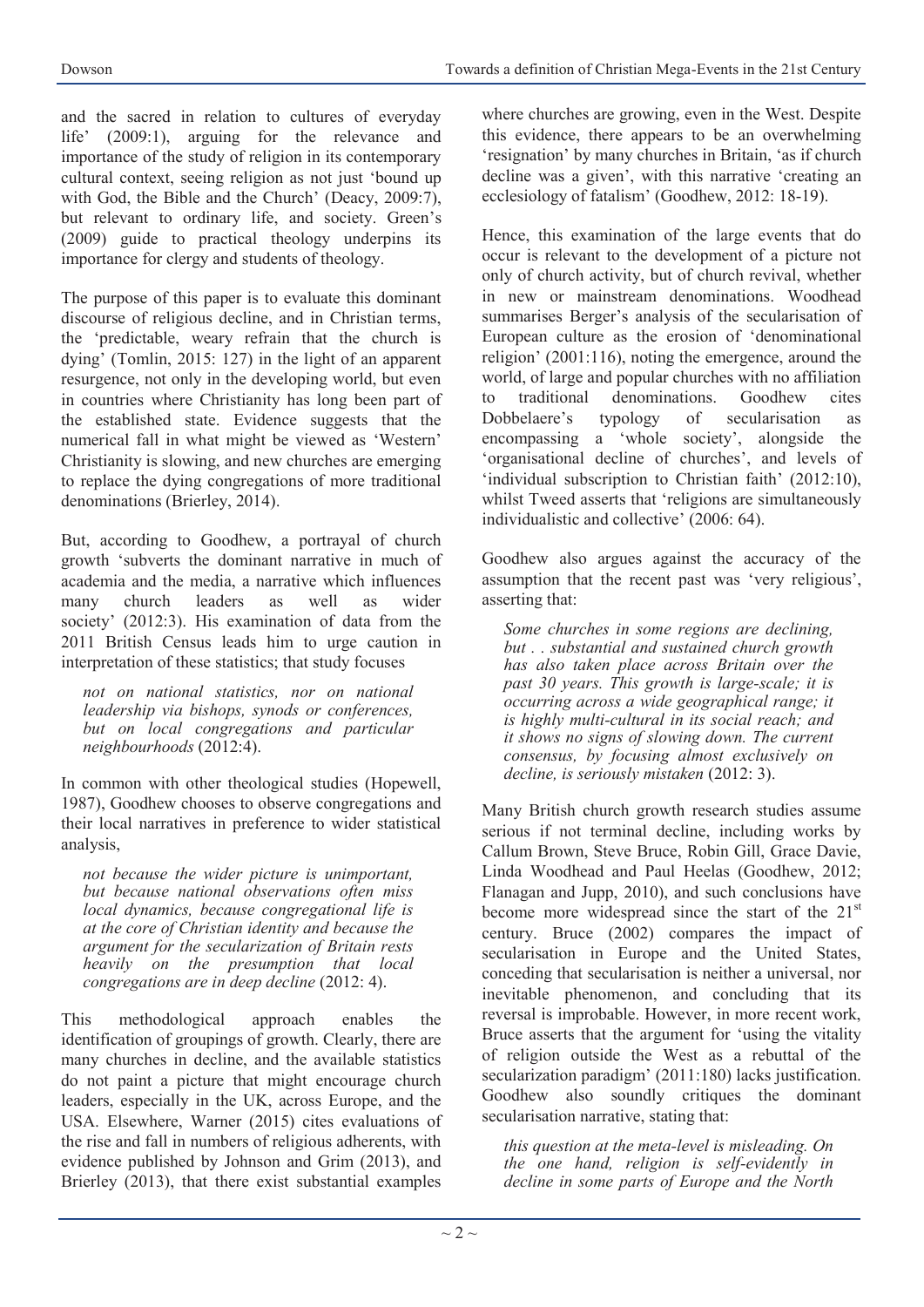*East of America; while, on the other hand, in parts of South America, Asia and Africa it is expanding rapidly. What is needed therefore is the challenging of this hegemonic metanarrative of 'secularization' with smaller regional accounts* (2012: 17).

Davie's early and more recent studies proposed the concept of 'believing without belonging' (1999), suggesting that in the 1990s, many British people voiced a nominal identity as a Christian, for example, when giving information in a census or in hospital, self -defining as Christian, even if they never attended church. Davie concluded that Britain was becoming a highly secular nation and continuing church decline was seen as inevitable. Moreover, the 2011 census data demonstrated a big change, with lower levels of such self-definition. In a critique of secularisation led by Berger (1999), Davie discusses whether Europe was 'the exception that proves the rule' (1999:65), against a global trend of 'desecularization'.

Berger and Zijderveld argue that secularisation has been met with 'an enormous explosion of passionate religious movements' (2010:4); this flies in the face of secularisation theory, recognising that 'most sociologists of religion, with very few holdouts, have changed their mind about the theory' (2010:4). This is partly due to the resurgence of Islam, as people are 'looking to Islam to give meaning and direction to their lives' (2010: 4). Meanwhile, a study of a northern English town by Heelas and Woodhead, argued that 'modern Britain is experiencing a

*'subjective turn' away from organized Christianity towards various forms of spirituality which might be termed 'holistic''*(Goodhew, 2012:11).

Meanwhile, Buxton identifies that religion in some areas is being 'repackaged as a lifestyle accessory under the brand-label of "spirituality" ' (2009:166).

As well as a generic sense of 'spirituality', ethnicity is also a factor, because although

*churches and Christians rooted in black, Asian and minority ethnic communities may once have been marginal they are now a substantial section of the population as a whole and of the Christian population* (Goodhew, 2012:13).

Estimates claim that between  $\frac{1}{2}$  and 1 million Christians attend black majority churches in the UK (2012: 3). So, whilst

*large parts of the white British church are declining. Black, Asian and minority ethnic*  *churchgoing is not declining; it is rapidly on the rise* (2012: 13).

In addition, new congregations are emerging across the UK, whether in northern cities such as York, or even in London, where membership of the Anglican Church has increased by more than 70% since 1990 (2012:3). So, depending on who you are, where you live, and your ethnic roots, there has been 'resacralization' (2012:14) alongside secularisation. Church growth might also be associated with the influence of a consumerist mentality on religious adherence and practice, whereby choice is more of a factor than obligation.

In terms of ethnic demographic change in Britain, immigration has influenced church growth, as significant numbers of immigrants were Christians prior to their arrival, with the potential to impact British church life. Goodhew's comprehensive analyses in 2012 and 2015 are underpinned by Brierley's exhaustive statistical evidence that demonstrates the positive impact of both immigration and the development of 'fresh expressions' of church, on attendance in the UK, slowing the overall rate of decline (Brierley, 2014:6).

#### **Context: church attendance**

Brierley's 2000 and 2014 studies demonstrate falling church attendance in the UK, across Europe and North America, in contrast to growth in other geographic areas. As an example of the trends in church attendance around the world, the membership of the global Anglican Communion demonstrates the differences in levels of political power wielded by different groups in interpreting doctrine within the church. It is difficult to provide an accurate measure of membership numbers overall, and particularly in the home province of England, but according to the official website of the Anglican Communion, it is estimated that in 2011, there were some 80 million members in 160 countries ([http://](http://www.anglicancommunion.org/index.cfm) [www.anglicancommunion.org/index.cfm\)](http://www.anglicancommunion.org/index.cfm). Organised into provinces, more than 32 of a total of 44 are found in the southern hemisphere, the 'Global South'. This demographic phenomenon does not only apply to the Anglican Church, as the former 'Christian world' (Jenkins, 2006:1) in the west is also experiencing a drop in overall population, compared with the south's boom. Avis suggests that the Church of England's 26 million baptismal membership, 'which everyone knows to be a shaky basis for assessing the strength of a church' (2007:59), should not be used to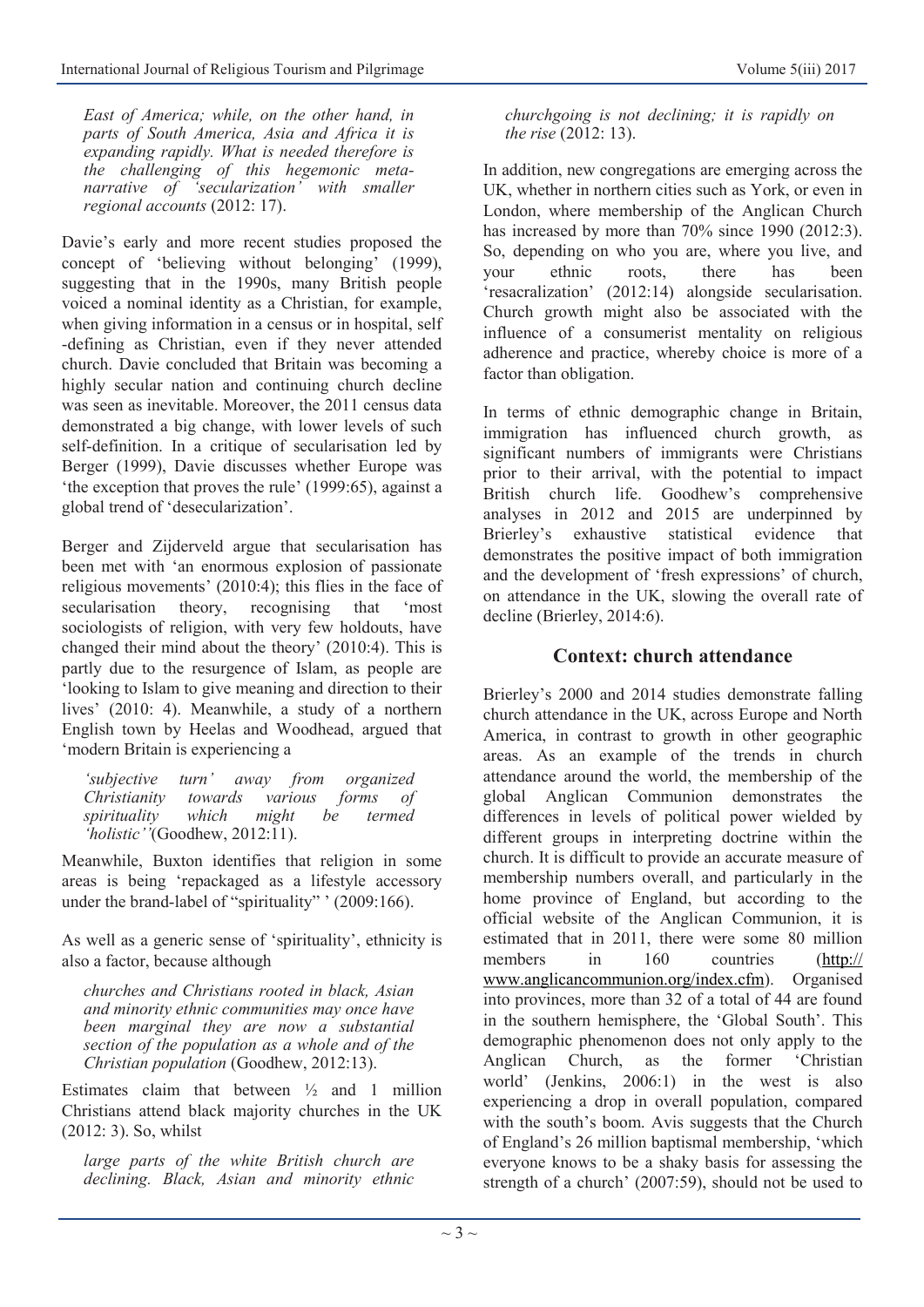compare with membership of the southern churches, as they have a completely different (and, Avis argues, more authentic) numerical basis. The Anglican Church in Nigeria alone is estimated to have a larger active membership than the combined active totals of Europe (including the UK) and North America (Church of England, 2011). This issue invites a discussion on the extent to which hegemonic power has been (from an historical perspective) and is still, driving the culture of the Anglican Communion, and the role that cultural imperialism may have played in developing values (such as what discipleship means) within different cultures. It is also possible to consider parallels across other Christian denominations. In understanding this debate, it is helpful to come to a definition of hegemony, and in particular how it might be viewed through the lens of religion. Cox defined hegemony as 'a structure of values and understandings about the nature of order that permeates a whole system of states and non-state entities' (Ayers, 2008:67). This could apply to the Anglican Communion as a non-state entity, with clergy ruling over the laity by consent rather than coercion, as well as through the historical spread of the Anglican Church across the globe in the wake of British power, in an 'extension of imperialism' (Sachs, 1993:164). The question as to the extent to which its power 'derives from the ways of doing and thinking of the dominant social strata of the dominant state or states' (Ayers, 2008:67) can be addressed by a simple observation of the composition of the 1998 Lambeth Conference, when over 300 bishops representing the UK, USA and Canada contrasted with some 225 bishops from Africa, out of a total of 750 eligible to attend [\(http://](http://www.churchsociety.org/issues_new/communion/iss_communion_howbig.asp) [www.churchsociety.org/issues\\_new/communion/](http://www.churchsociety.org/issues_new/communion/iss_communion_howbig.asp) iss communion howbig.asp). Had the numbers of bishops been relative to the proportion of active members, the Church Society argues, there should have been over 2000 African bishops compared to the number of Americans actually present. Such structural inequalities and power may be interpreted as evident through the development of large-scale events around the world, along with the adoption of mega-church practices and theology. And, if the Church of England's figure was a more realistic 1 million, along with the USA, it would be positioned alongside West Africa and Rwanda, and eclipsed by the church in Nigeria.

An examination of church attendance statistics showed a fall in England from an average of 5.4 million in 1979, to an average of 3.7 million in 1998. Australia fared no better, with some 44% of the population attending in 1950, compared to 10% in 2000. In the USA, mainline protestant denominational church attendance fell from 13% in 1968, to 7.8% in 1993 (Moynagh, 2001:10-12), demonstrating increasing rates of decline for churches in the UK, Australia and the USA. In 2001 Moynagh predicted a reduction in church attendance by 2016 (i.e., today) to less than 1% of the population. Moynagh compared Pine and Gilmore's experience economy and the immersive world in relation to church, along with the impact of consumerism, concluding that, even around the millennium, the church was only 'one click away from extinction' (2001:7-8). Despite this, Moynagh acknowledged the church's purpose is transformation of people's lives, which corresponds with Pine and Gilmore's analysis of marketing and business.

# **Characteristics of Revivalism and Growth**

Despite the apparent doom and gloom for the survival of traditional church denominations in the preceding section, Berger asserted that in the 21st century, 'Religion has not been declining. On the contrary, in much of the world there has been a veritable explosion of religious faith.' (2008:23). The characteristics of this growth are evident in several areas. The first area of growth is in geographic areas which have diverse populations and communities (Ammerman, 2014:96). Martin and Catto note 'Christianity's loss of its cultural monopoly as Britain has become more religiously diverse' (2012:388). Surely this echoes the decrease in attendance noted in the previous section? Yet, despite the tone of secular and academic discourse, there has also been significant growth in 'dynamic Evangelicalism' around the world (Pollack, 2014:112). In a significant variation, Berger eventually changed his mind on the impact of modernisation towards secularisation and away from religion (Pollack, 2014). These developments of what might be seen as revivalism will be examined later through the lens of large-scale mega-events, which are discussed in further detail below.

# **Mega-events – Definitions**

In the field of events management, an influential work by Getz (2012) provides the mainstream definitions for many academic terms, including the development of the concept of major, hallmark, or mega-events, as part of his typology of events, although the phrase 'megaevents' was coined by Roche (2000), a sociologist. Central events management sources that share this definition include Goldblatt (2008), Bowdin, Allen, O'Toole, Harris and McDonnell (2011), Ferdinand and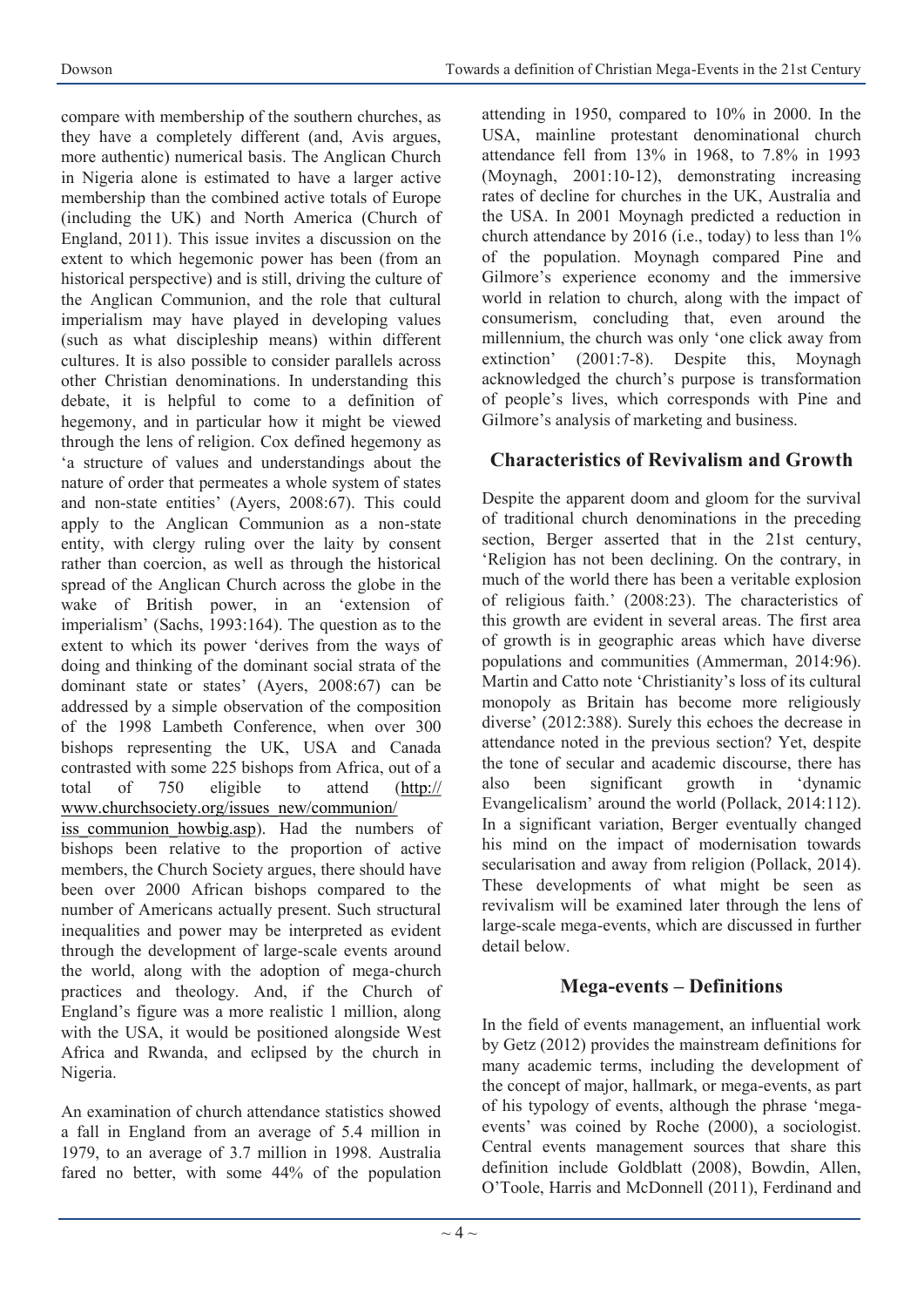Kitchen (2012), Bladen, Kennell, Abson and Wilde (2012), Foley, McGillivray and McPherson (2012), Case (2013), and Kassens-Noor, Wilson, Muller, Maharaj and Huntoon (2015). One of the core aims of this paper is to critique that definition, in an attempt to gain deeper understanding of the nuances of the concept, through assessing large events that might play a part in any Christian revival. Getz claims the size of the event as the dominant feature, citing Marris' (1987) definition that a mega-event should 'exceed one million visitors' (Getz, 2012:44-45). Marris' paper provided a summary of the 1987 Congress of the International Association of Scientific Experts on Tourism (AIEST), in which all contributions were analysed in an attempt to clarify and define the concept of mega-events. The debates and discussions of this momentous academic congress resulted in six main conclusions:

- Definitions could be on the basis of volume (number of attendees, e.g. one million), of cost or income (e.g. revenue to the host area, or the expense of building the required facilities), or the psychological significance to attendees of their participation. A key component of this section was the intended flexibility of the definition, to which Marris accorded primacy (1998:34), the relevance of which may have been lost over time.
- Secondly, the Congress discussed the motives for staging mega-events: these included social, economic and, more importantly, political prestige purposes (1998:34)
- Thirdly, eight factors were identified as having potential positive and/or negative impacts resulting from these mega-events: the amount of tourism; the economic impact on the locality and other industries; new technical developments; the impact on the physical environment; social aspects; cultural changes and traditions; psychological outcomes, such as pride and reputation; and local, national and global significance (1998:34-35)
- The sheer size of the event presents challenges to measuring outcomes, as recognised by the Congress (1998:35)
- The fifth conclusion of the Congress concerned the importance of developing strategies for improving the planning processes through scientific study, in order to make improvements for future events (1998:35)
- Finally, Marris summarised the connectivity between the main event and satellite events, which

might form part of a strategic approach by a locality or even by a country. Almost two decades later, we might recognise this in the hosting of key international sporting events, such as the Football World Cup and the Olympics, in Brazil.

So how does the definition of mega-events develop from here? It is clear that Marris' paper takes a flexible approach to the definition of this term. Getz also suggests that for mega-events, such as 'the Olympics, world's fairs and other major sports events' (2012:45), significance is also a key characteristic, citing Vanhove and Witt's (1987) suggestion that a mega-event should be capable of gaining global publicity. Interestingly, a more recent contribution, from Giorgi and Sassatelli suggested that

*cultural mega-events in old and new urban spaces . . . entails an awareness-raising, or even a potential radicalisation, at least in the long term* (2011:8).

Getz notes the 'mega' impact of positive or negative effects that a smaller event can have on a locality. This provides us with an element of flexibility in the definition, as Getz concludes that:

*mega-events, by way of their size or significance, are those that yield extraordinarily high levels of tourism, media coverage, prestige or economic impact for the host community, venue, or organisation*  (2012:45).

This flexibility leads us to the possibility of exploring a broader or more nuanced definition of mega-event, in the sense that it might include movements that are spread across a wide geographic area. One such example is the popular Alpha course ([www.alpha.org\)](http://www.alpha.org), developed in 1990 as a free short course by the Church of England at Holy Trinity, Brompton, and which now counts over 29 million participants in 169 countries, is translated into 112 languages, and has been adopted by churches of different denominations, including Roman Catholic and Orthodox churches, as well as independent churches with no denominational connections [\(http://uk.alpha.org/our](http://uk.alpha.org/our-story/)-story/). This nuanced definition could equally include a stadium tour, whether by a secular or a Christian band.

A more recent assessment of the historical development of the definitions of mega-events to be 'parsimonious' (Muller, 2015:634) in their restrictiveness, calls for a three-tier system, of 'major', 'mega' and 'giga' events, defined by the number of points scored across four characteristics (*Visitor*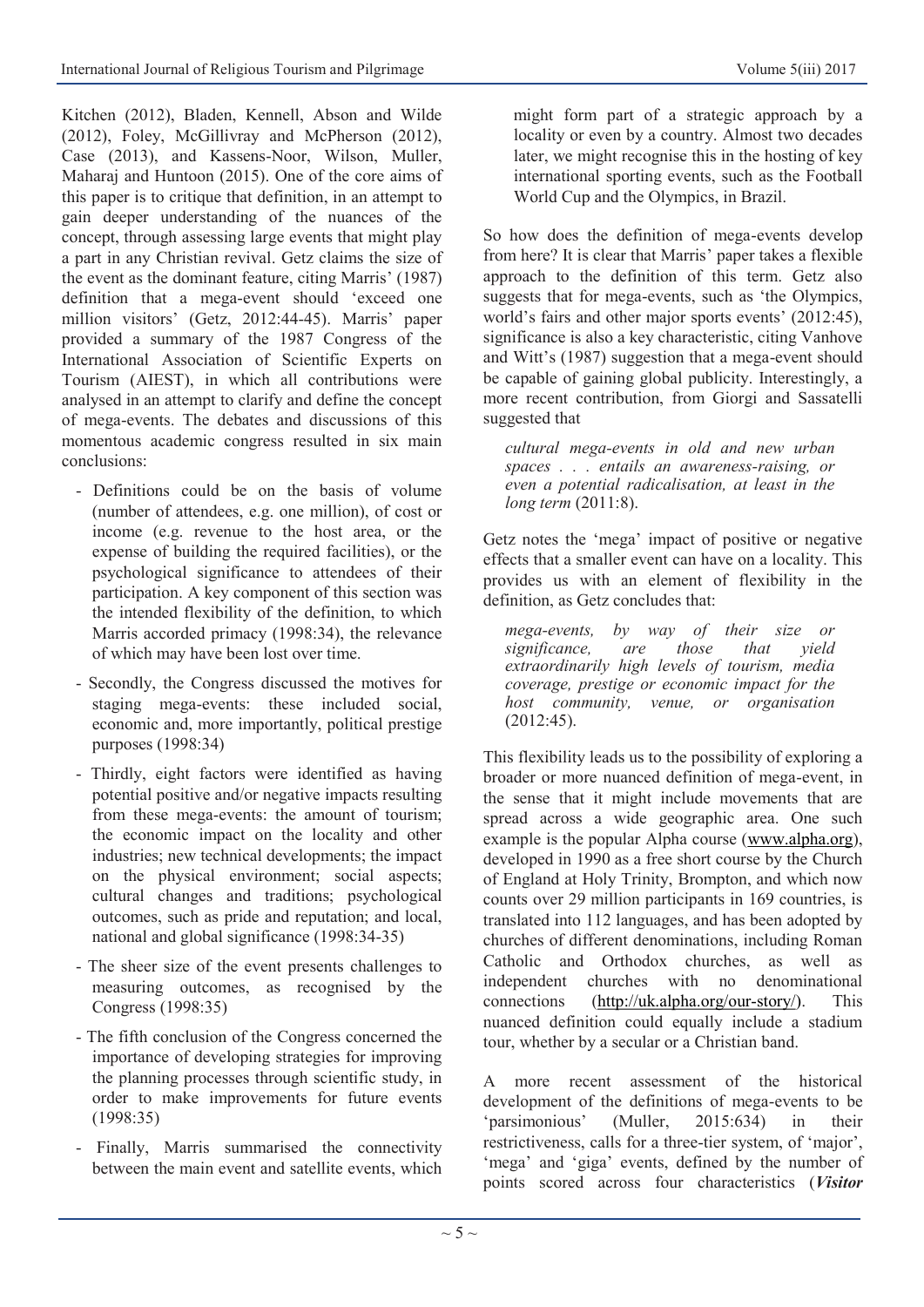*Attractiveness* = number of tickets sold; *Mediated Reach* = value of broadcast rights; *Total Cost*; and *Transformation* = capital investment) (2015:635).

In terms of evaluating religious events, and particularly Christian events, these measures may be different again. Many such events are free to attend; they may be broadcast on Christian TV channels or online; their cost may be less due to the lack of permanent infrastructure or minimal frills, but perhaps most importantly, rather than an economic definition of transformation, the question arises about the spiritual aspects and religious impacts, and how or if these might be estimated.

As Muller has questioned the definition of megaevents, this paper continues that debate, in relation to religious events, from a church perspective. Could mega-events also include multiple smaller events? Taking Alpha as an example, if over 29 million people have attended an Alpha course, the sheer size of that number must give it significance, even though a single Alpha course might have fewer than 10 participants, or up to hundreds. But what about 'large' Christian events (e.g. 150,000 participants) that are held regularly? This paper examines aspects of events and specific Christian examples in an effort to identify what the relevant dimensions are that might provide clarity, and answer the question: how can we define mega events through the lens of religion, and not simply through sport or world expos?

# **Typology**

According to Getz (2012:37), the Events Typology is based on the form of the event, although he acknowledges the creation of social constructs in so doing. Meanwhile, from a tourism perspective, Ron's (2009) typology of contemporary Christian travel argues that typologies are dependent on the definitions used for the purposes of the research in question.

The structure of the model that Ron uses recognises the non-linear nature of the items, identifies linkages between the items, and constructs a multi-purpose framework as an output. This researcher has faced the difficulty of developing a typology in the past (Dowson, 2012, 2014), and came to an understanding of the challenges, finding hope in Wittgenstein's concept of 'family resemblance' when defining the components of a model or framework, rather than specific 'constituent parts' (Wittgenstein, 1958:31). So, the question here is whether there might be a typology for large or mega-sized Christian events. Is it multilayered? And what might the characteristics be?

# **Festivals**

It is in this vein that this next section considers the history of festivals and festival culture, in order to make a comparison with religious events. According to Robinson,

*the growth of festival culture should be understood within the larger context of postwar Britain, marked by rises in leisure consumption, improved employment rates and increased disposable incomes* (2016:24).

Robinson charts the rise of the 'megafestival' (2016:25) and its roots in Hakim Bey's (2003) 'TAZ' concept (Temporary Autonomous Zones) (Stuart and Partridge, 2012:267). The late 1960s saw 'the launch of ambitiously scaled pop festivals'; Robinson notes three influential events in particular:

- In 1968 the 'original' Isle of Wight festival ran for two years with an 'alleged capacity of 600,000' but with a maximum number of 500,000 attending (Robinson, 2016:25-26).
- In 1969 Woodstock took place, 'largely considered a one-off event, despite commercialized revivals of the festival in 1994 and 1999' with a maximum number of 300,000 attendees (2016:25-26). Robinson notes that 'trailblazing outdoor summer festivals took place in the [Woodstock] area every year between 1815 and 1841, staged by the Maverick Art Colony' (2016:26-27), and the 1994 revival had 350,000 attendees (2016:28).
- In 1970 Glastonbury was launched and 'grew to the extremely popular, hallmark festival it remains to the present day' (2016:26), with an annual audience of 150,000 for forty years, recognising its status as a mega-event. In 2000, some 100,000 people broke in to the event without tickets (2016:29-30).

Robinson acknowledges the spiritual aspects of festivals as 'mystification that sets the scene for ritualized performances and practices' (2016:107), and also notes that festivals in the UK are developing a characteristic of 'spectacle' (2015:177), often with the engagement of event attendees, as producers as well as participants, rather than as spectators. Robinson suggests that 'The mega festival was key to establishing broad visibility for what is commonly known as counterculture' (2016:26). The concept of 'belonging and unbelonging' (Gordziejko, 2015:266) is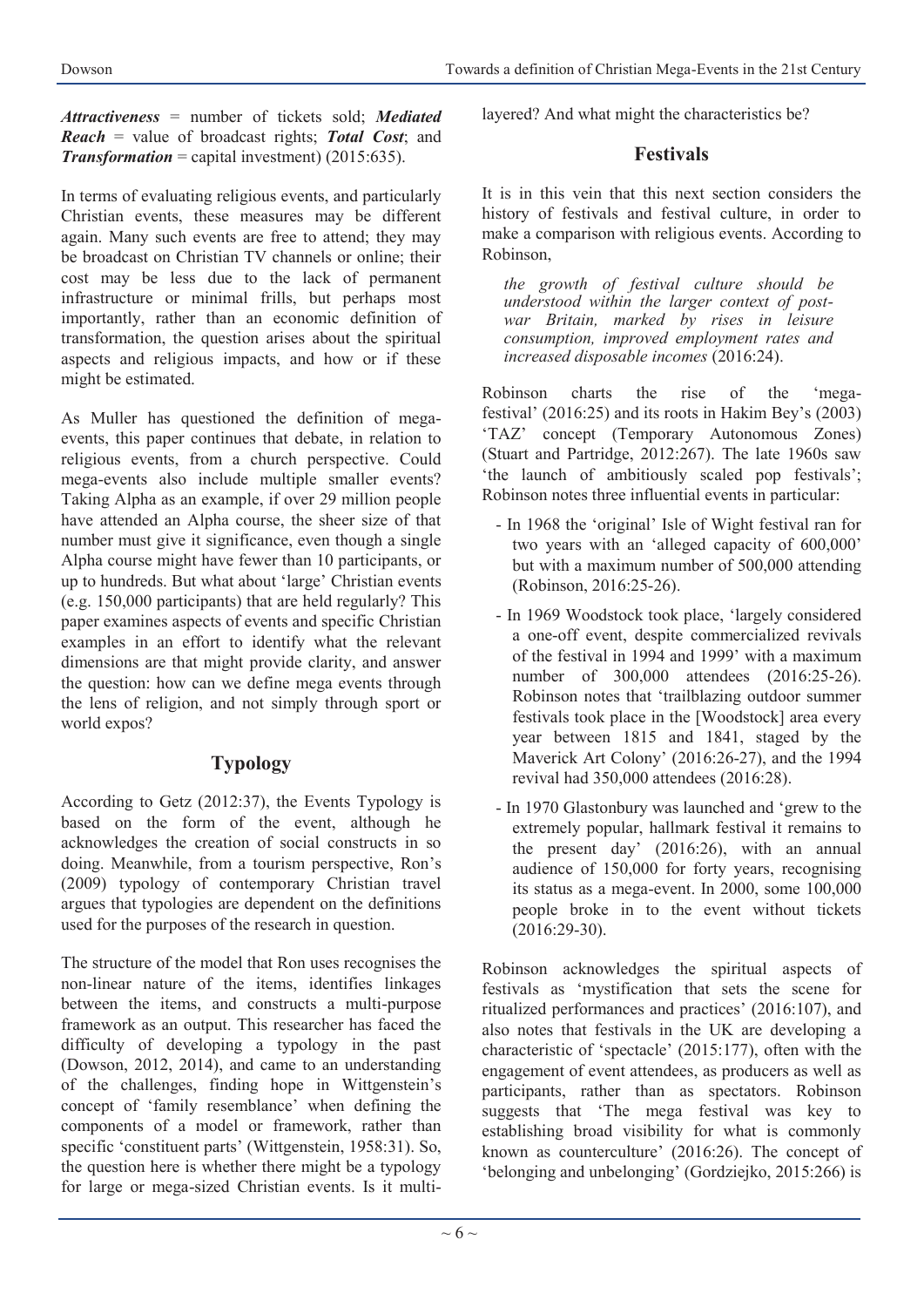seen in contemporary and historical festivals, whilst historically, the role of religious and ethnic festivals is linked to expressions of 'community identity and a sense of belonging' (Brettell, 1990:74). Such research into contemporary festivals (Fabiani, 2011) adds value to the consideration of the nature of some large Christian events – some of which may take the form of festival.

# **History of Christianity and Events**

There is much evidence of widespread celebration in pre-Christian times to be found in the Old Testament. Berger argues that the origins of these festivals 'constitute historizations of previously mythologically legitimated occasions' (1967:157). Threlfall-Holmes identifies religious revival in the 18th and 19th centuries, emanating from many 'small charismatic sects, similar to those that had flourished in the experimental period of the English Civil War' (2012:102). Evangelicalism and pietism were key characteristics of these revivals, which crossed boundaries of denominations and nations. During the same period, thousands of travelling preachers and evangelists also gathered great crowds, as they moved across North America in what became known as the 'Great Awakenings' (2012:102), passionate in their efforts for conversion and renewal. There were three waves in the Great Awakenings: 1720-50; 1800-70 and 1880-1910 (2012:102), mainly taking place as large open-air meetings so as not to be restricted by the confines of a building, and resulting in many converts. This fits with the concept and definition of megaevents; even though details of numbers are not available, it is possible to deduce that there was a significant impact, from the creation of new Christian denominations. These crowds could have been considerable in size, although the limitations of voice volume would limit the size noticeably, compared to today. One of the most famous of these early preachers was Jonathan Edwards, a Congregationalist Puritan from Massachusetts, active in the 1730s and 1740s (2012:102; Berger, 1967:157). Threlfall-Holmes concludes that:

*The revivals were not part of an organized movement but were instead a series of uncoordinated initiatives by individual evangelists . . . As American pioneers spread West, new forms of evangelism were developed to reach them, notably the camp meeting - a several-day-long gathering with several preachers, musicians and so on. Word would spread and isolated pioneers would gather at the appointed time and place for a few days of*  *social as well as religious refreshment – rather like a modern-day summer festival* (2012:103).

In 1760s England, John Wesley's open-air preaching also allowed large crowds to gather, as he moved around the countryside, preaching night and day (Berger, 1967:157). Such events led to the creation of new denominations, such as Methodism, whose leaders

*became extremely well known for their itinerant and apparently tireless preaching around the country. This preaching often took place in the open air, since they were usually banned from meeting in churches: open-air preaching also had the major advantages that it set no limits on the numbers that could attend, and made it clear that the lower classes were welcome*  (Threlfall-Holmes, 2012:103)

However, the success of these revivals, when churches were full, lacked longevity, and in between and afterwards, they emptied 'like a tide' (2012:113).

At the start of the  $16<sup>th</sup>$  century, Christianity was largely restricted to the confines of Europe. But 400 years later, it had developed into a 'truly global religion, with an estimated 500 million adherents worldwide' (2012:115). In the first half of  $20<sup>th</sup>$  century Britain, church growth was significant,

*'in the suburbs of London, in Catholicism and in the new Pentecostal churches . . . The period during and after World War II constituted a substantial 'blip' in the graph of decline, with a significant reinvigoration of British churches' (Goodhew, 2012:17).*

Threlfall-Holmes (2012) suggests that in the early 1950s, post-war nostalgia led to a short-lived increase in church attendance. In this decade, the most active age-group with connections to church were teenagers (Brown, 2006), although wider society rejected its Christian heritage and explored further and further boundaries, challenging social mores and exploring individual identity (2006:279). During the early postwar period, in Britain there appeared to be a 'shared cultural framework, or 'sacred canopy'' (Brown and Lynch, 2012:331), which enabled communication that was still culturally relevant and meaningful, through which churches could connect with people.

The emergence in the modern day of large-scale Christian events began in the UK with Billy Graham's evangelistic crusades in 1954, according to Guest (2007:24); these were attended by 1.3 million people over a period of three months. Other figures quote 4 million attendees (Brown and Lynch, 2012:332). Pathé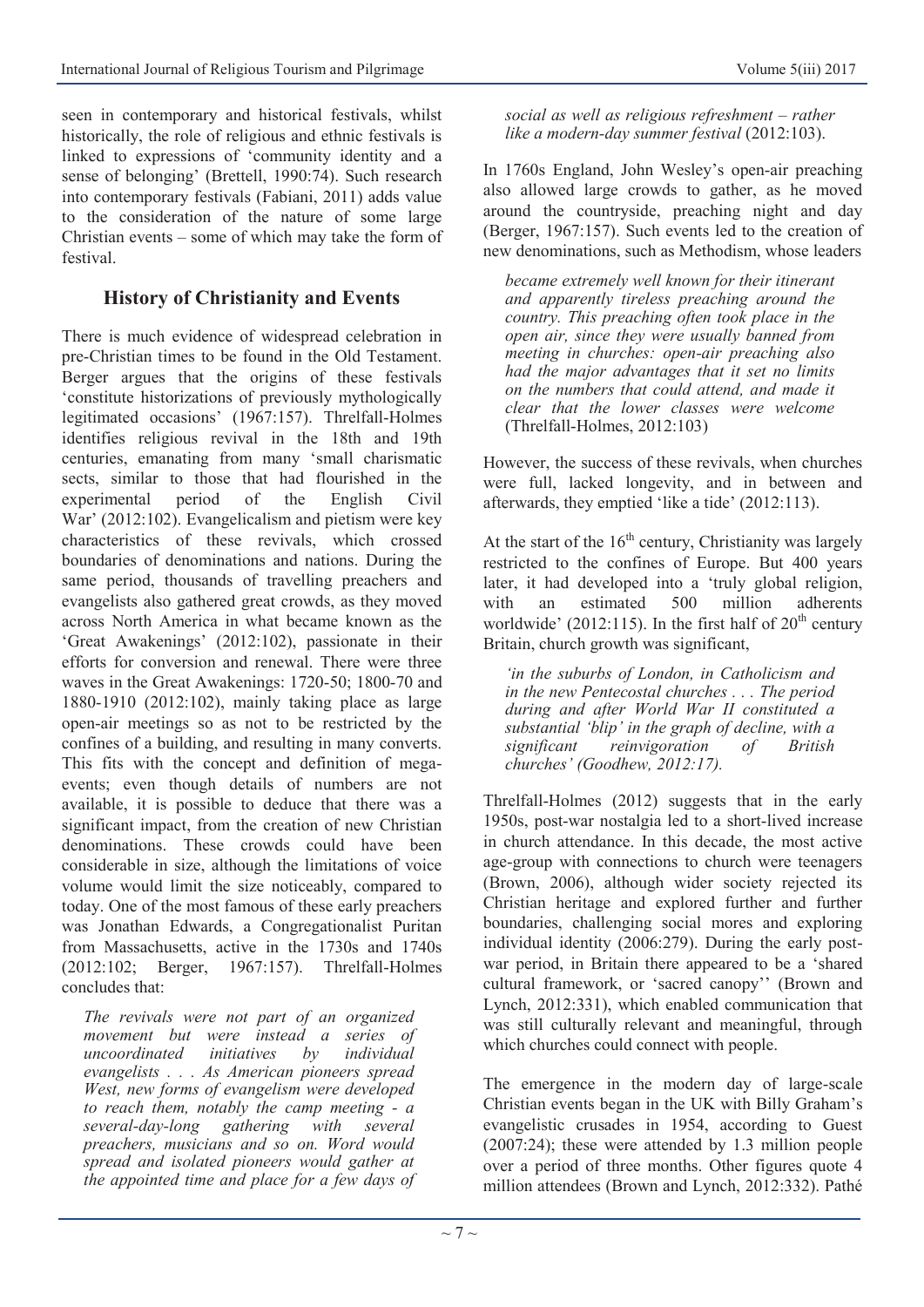News reported that 'Billy Graham and his team have made their contribution towards filling the churches of Britain, which have long been almost empty' (Wolffe and Jackson, 2012:31). Woolf and Jackson argued that this

*churchgoing resurgence following Billy Graham was not a turning of the tide in London - more a freak wave covering a long-term ebb tide that kept receding through to 1990*  (2012:31).

The 1960s saw the advent of the charismatic movement, as Pentecostal churches moved in to 'the gene pool of wider British Christianity' (Goodhew, 2012:18). This may not have been unconnected with another demographic change in the 1960s, as immigrants into the UK brought their faiths and practice with them, introducing 'black-majority' and 'Orthodox churches' (Goodhew, 2012:17). Threlfall-Holmes notes the growing awareness of people of different faiths, and that

*large numbers of Christians from other cultural backgrounds have become part of the local church context. One of the great lost opportunities of mid twentieth-century European Christianity was the failure of local European churches to adapt to and accommodate a sudden influx of Christian immigrants, who instead tended to react to the lukewarm or even hostile welcome they received by setting up their own style of churches. Most church growth in Britain particularly in the last few decades has been among these new black-led churches* (2012:134 -135).

In 1982 Pope John Paul II visited London, taking a Mass at Wembley stadium, and went on to Scotland to Edinburgh's Murrayfield, and Glasgow's Bellahouston Park (Brown, 2006:309). This differentiated the Roman Catholic Church from the Protestant denominations who had gathered together to support Billy Graham. Indeed, thirty years after his initial visit, over one million people attended 'Mission England' mass rallies, held in football stadia, to hear Billy Graham preach once more. But whether these meetings were merely 'public spectacles' (Guest, 2007:25), or even had any measurable impact in terms of numbers attending church, at the time they certainly achieved media coverage and public visibility. The original evangelistic events in the UK were able to build on knowledge that many children had gained in school and even at Sunday school, which, some would argue, has been eroded by secular influences on education and society in general (Savage, Collins-Mayo and Mayo,

2006:3). However, Brown recognised that although the 1984 Billy Graham Mission England resulted in large meetings, 'the cultural impact was less' (2006:279) than in the 1950s.

By 2000, an accelerating growth in global Christianity resulted in almost 2 billion adherents: approaching one -third of world's population (Threlfall-Holmes, 2012:129), and changing the epicentre of the faith from Europe to the Global South, including China and South Korea (2012). Threlfall-Holmes notes that:

*It is often said that the typical Anglican is now a young African woman, and a similar shift in geographical weight has also taken place in both Catholicism and newer denominations such as Pentecostalism* (2012:129).

This assertion is supported by evidence from Thomas (2008). However, today, Christianity is seen as one choice from many, a lifestyle decision that links to leisure and consumerism. (Threlfall-Holmes, 2012; Moynagh, 2001).

From a sociological perspective, the demographic change by which the Global South population and church have grown contrasts with decline in the north, whilst the political power or hegemony of the USA in military and economic terms may have spilled over into the religious arena where it too 'oppresses any dissenting voice' (Douglas, 2004:11). This begs the question: is mega-event Christianity a form of global, religious and/or cultural imperialism? Marshall McLuhan wrote in the 1960s of the 'global village', where 'culture was heavily determined by its medium of transmission' (Coleman, 2000:54) and the question must be asked: to what extent is McLuhan's adage 'the medium is the message' a factor in these large events? Frost and Hirsch's summary of McLuhan's work emphasizes the connectivity of 'technology and technique' (2013:187) as extensions of the human body and character, 'accelerat(ing) and enlarge(ing) the scale of previous human functions' (2013:187). This concept can logically be applied to events, and perhaps particularly to mega-events, in the sense that an event is one such tool or technique that has the potential to shape humanity, as well as being shaped by humanity. Whilst participating in an event can be lifechanging, it can also be shaped by corporate and other influences. Some examples follow in an effort to demonstrate these points.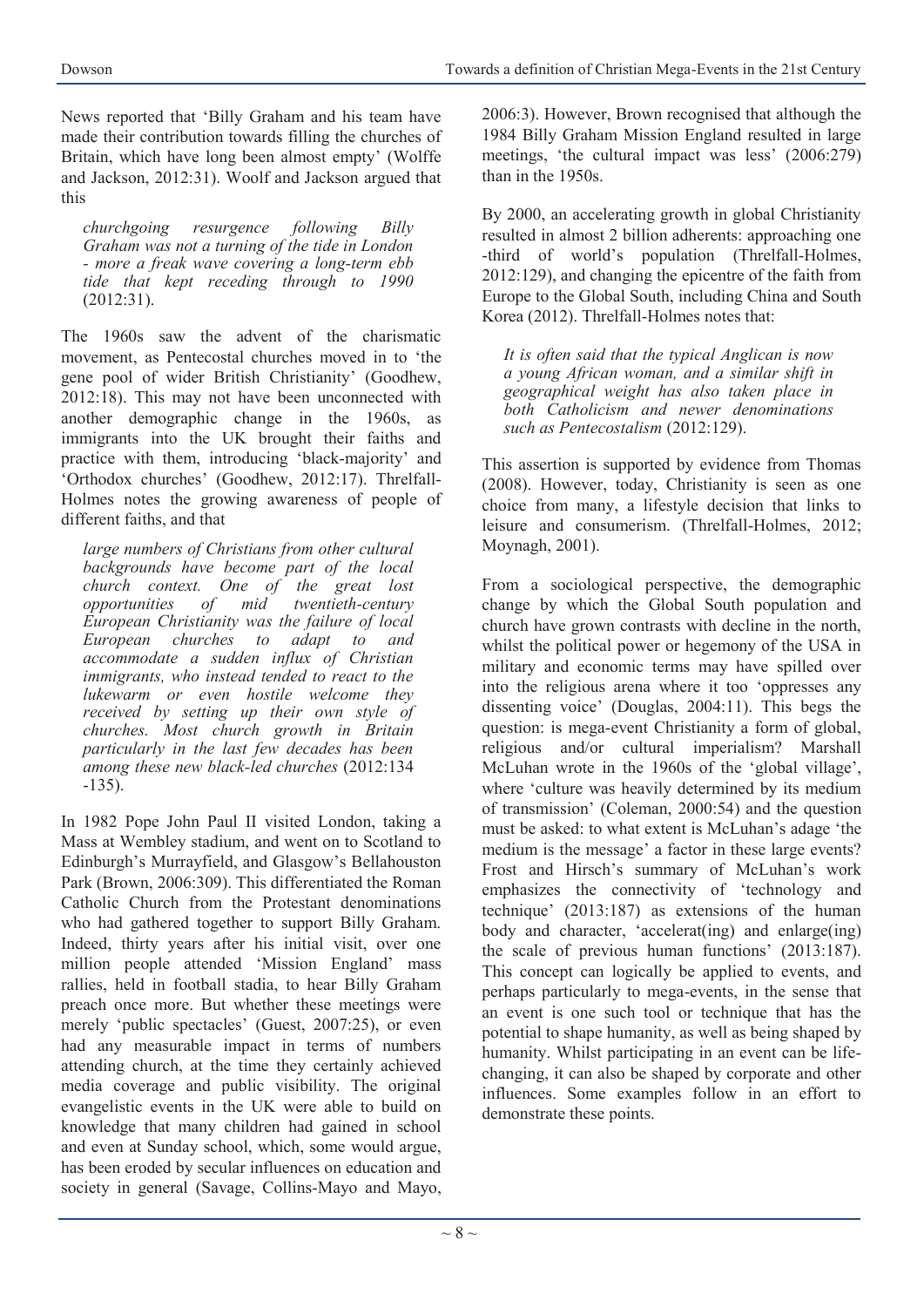# **Applying Theory: examples**

In order to test a theory, it is useful to identify a range of examples for application of that theory. As a rationale for the use of examples, Berger cites Durkheim who:

*in 'The Elementary Forms of the Religious Life', begins with a substantive description of religious phenomena, particularly of the sacred/profane dichotomy, but ends with a definition in terms of the general social functionality of religion* (Berger, 1967:176).

The examples in this paper have been gathered from personal experience, recognising the limitations of such a method. The author acknowledges the limitations of non-random sample selection such as that presented by Moody who discusses the methodology of Internet research, and suggests that the detractors of Internet methodologies 'focus on the lack of representativeness in sampling and thus the lack of general applicability to the population at large'. (2009, 239).

#### *Azusa Street*

The source of the 'spectacular development' of the 'global expansion of Evangelical Protestantism' (Berger and Zijderveld, 2010:4-5) began with the 1906 Azusa Street Revival, in Los Angeles, led by William J. Seymour, a charismatic African American preacher. It started at a meeting on April 9, 1906, and continued until roughly 1915. Seymour's congregation was interracial, and services included speaking in tongues (glossolalia). Coleman suggests that these early origins of Pentecostalism were preceded by 'an outbreak of glossolalia in a Bible college in Topeka, Kansas' (2000:21). On 18 April 1906, a reporter from the Los Angeles Times described the services as a 'Weird Babel of Tongues' (2012:21), demonstrating the 'scepticism and hostility with which it was received in wider, polite society' (2012:21). The charismatic gifts that resulted became embedded in Pentecostal practice, to the extent that the phenomenon of Pentecostalisation and charismatic gifts spread around the USA and then the world. Berger and Zijderveld describe the Pentecostal movement as 'surely the most rapid growth of any religious movement in history' (2010:5). There are now some 400 million Pentecostal Christians worldwide (2010:5), with 100,000 missionaries in Latin America, Africa, and Asia (2010:4). Some of today's Christian mega events have their origins in the charismatic Pentecostal movement, expressing characteristics identified by

Coleman as 'glossolalia, healing and prophecy, personal testimony and consciously cultivated liturgical spontaneity' (2000:21). In April 2016, a televised event was held at the local sports stadium, commemorating the 110th anniversary of the original Azusa Street service ([http://www.god.tv/azusanow\).](http://www.god.tv/azusanow)

Thomas notes the number of tele-evangelists and neo-Pentecostal preachers appearing in India, arguing that 'Christian evangelists are responsible for making faith healing a public spectacle' (2008:91), whether at events or through visual media. Charismatics of varying worship styles and theological standpoints are

*some of the best-known participants within a huge and increasingly transnational network of Christians, comprising congregations, networks, fellowships, mega-churches and even so-called para-churches* (Coleman, 2000:22- 23).

#### *Mega-churches*

In 2005, Thumma and Travis undertook a comprehensive study of mega-churches, (defined as those with average weekly attendance of 2000-plus) (2007:193), identifying over 1200 megachurches in the US alone. They predicted increasing growth of large churches, with continued expansion of numbers attending. Leaders of these churches have demonstrated a willingness to review their practices, introducing change and new ideas, rather than solidifying tradition. Thumma and Travis note the 'multiracial nature of many megachurches' as well as the delivery of services in other languages, e.g. Spanish. They also identified Korean, Chinese-American and African-American megachurches (2007:184-185). Many megachurches not only have spacious campuses with large carparks and other facilities, but they also exist online, with 'Internet campuses', blogs, and live streaming of services (2007:186).

Ostwalt identifies conformity to popular culture as a strong characteristic of megachurches (2012:71), with entertainment promoted as part of the Christian lifestyle, for example, 'more than one million people who attend Willow Creek functions [events] represent only a fraction of those who are influenced by the church' (2012:72). Other communication channels utilised include the publication of books, music and online resources. Megachurches generally incorporate elements of entertainment, multimedia and popular music in their services and events (2012:80).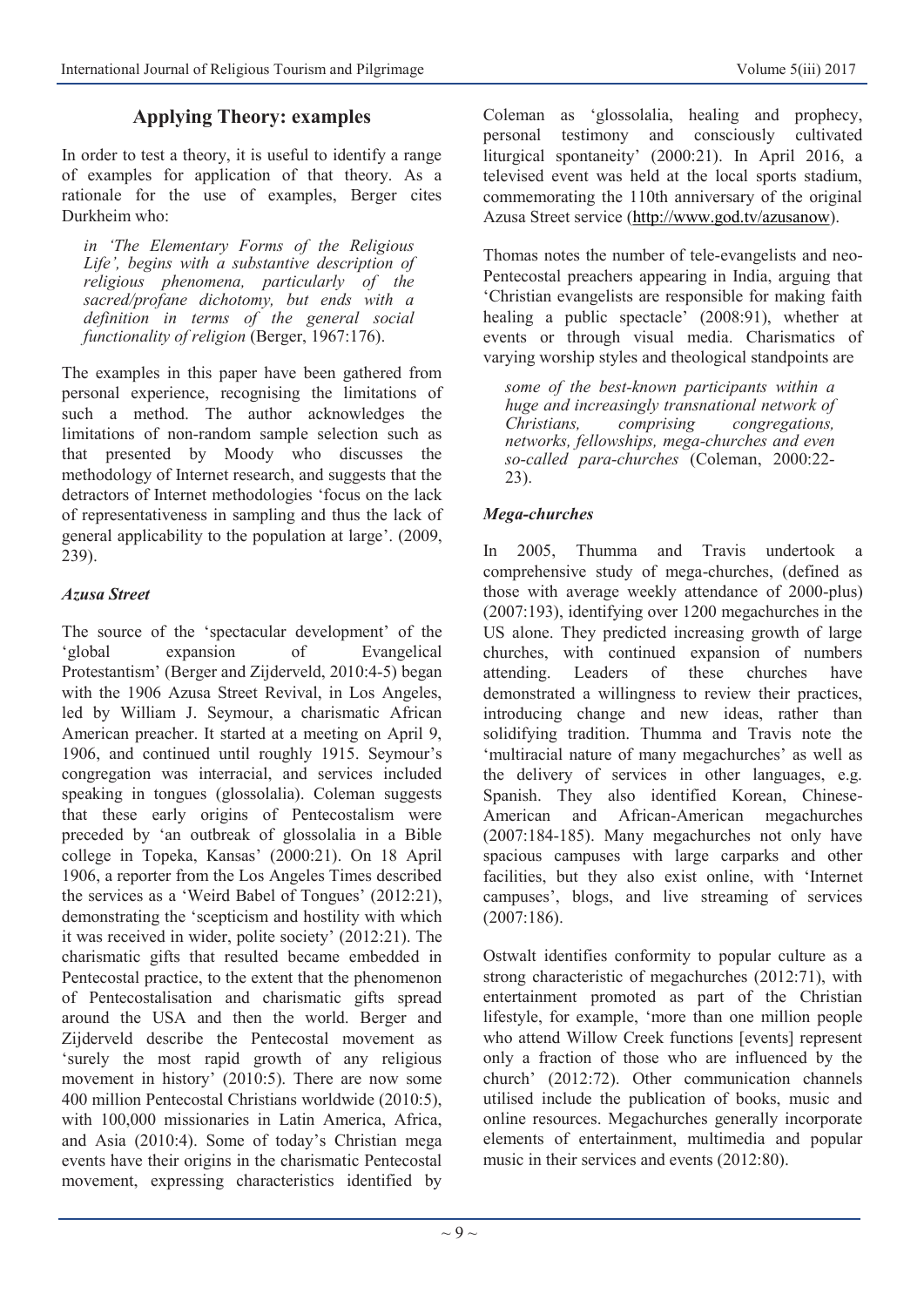Additional research by Bird, identified 1668 megachurches in the USA alone ([https://](https://docs.google.com/spreadsheets/d/1YIKShcapvO6LatV5WG7P4XXczuoaw9EAfKv3IMJwXnQ/edit?hl=en_US&pref=2&pli=1#gid=0) [docs.google.com/spreadsheets/](https://docs.google.com/spreadsheets/d/1YIKShcapvO6LatV5WG7P4XXczuoaw9EAfKv3IMJwXnQ/edit?hl=en_US&pref=2&pli=1#gid=0) [d/1YIKShcapvO6LatV5WG7P4XXczuoaw9EAfKv3I](https://docs.google.com/spreadsheets/d/1YIKShcapvO6LatV5WG7P4XXczuoaw9EAfKv3IMJwXnQ/edit?hl=en_US&pref=2&pli=1#gid=0)

[MJwXnQ/edit?hl=en\\_US&pref=2&pli=1#gid=0\).](https://docs.google.com/spreadsheets/d/1YIKShcapvO6LatV5WG7P4XXczuoaw9EAfKv3IMJwXnQ/edit?hl=en_US&pref=2&pli=1#gid=0) The following lists some of the largest:

- In the USA, the largest church is North Point Ministries, Georgia: attendance 34,558 (pastored by Andy Stanley)
- At number 5 is Willow Creek, Illinois: attendance 25,000 (pastored by Bill Hybels, a renowned Christian author)
- At number 6 is Saddleback Church, California: attendance 25,000 (pastored by another renowned author, Rick Warren)

But these American mega-churches are surpassed by the largest churches in the world:

- In Seoul, South Korea, the Yoido Full Gospel Church has an average weekly congregation of 480,000 people; pastored by Young Hoon Lee
- In Lagos, Nigeria, the Deeper Christian Life Ministry church has 75,000 attendees, led by pastor William Kumuyi
- In Mombasa, Kenya some 60,000 people meet each week at the Jesus Celebration Centre, led by pastor William Lai
- And in San Salvador, El Salvador there are 50,000 members of the Elim Christian Mission led by pastor Mario Vega

In Nigeria, some church buildings can hold 200,000 worshippers. Tomlin notes that the Winners' Chapel in Otta, Nigeria has an indoor seating capacity 50,000, with additional outside overflow capacity of 150,000 (2015:125). As businesses, Nigerian mega-churches make significant contributions to the local and national economy, employing tens of thousands of people.

# *Toronto / Pensacola*

According to Coleman, in the 1970s, charismatic churches in the USA and across the world experienced what is known as 'a 'third wave' of the Spirit (following first Pentecostalism and then charismatic renewal). This has often been cultivated by independent ministries, and is closely associated with such luminaries as the now deceased John Wimber (2000:23). Coleman explains that John Wimber's followers crossed geographic borders and 'transcended

denominational affiliations' (2000:23), beyond his Vineyard grouping. The Toronto Airport Vineyard church became 'the centre of the so-called 'Toronto Blessing'' (2000:23), spreading across the world in 'the globalisation of religious ecstasy' (2000:67).

Whilst this 'outpouring' eventually ceased, another occurred in Pensacola, Florida between 1995 and 2000, with around 4 million seekers flocking from around the world to these hubs of revival. Coleman argues that such 'contemporary revivalist forms, however, appear to compete with and borrow from a post-modern world of healing movements, the New Age, materialism and pluralism' (2000:24), and there are many critics of these events, both within and outside the church.

One result of the deep relationships developed through this intercontinental travel means that the 'interconnections among conservatives are now highly fluid, and mutual influences between classical Pentecostals and other charismatics have become increasingly evident.' (Coleman, 2000:23). Many 'newer' and mega-churches (including those that are several decades old) focus on events, as 'Conferences, prayer networks and media are valued . . . because they sustain a sense of participation' (Coleman, 2000:67). Strong relationships have grown up between the leaders of many independent churches, including speaking at each other's events. Meanwhile, some churches develop their own event programmes, such as the Word of Life Church in Uppsala, Sweden, which trains Nordic Christians through a one-year programme, as well as organising small events regularly throughout the year, along with a spring festival and summer conference that is attended by over 10,000 people annually (Coleman, 2000:94)

# *Pope Francis*

Any gathering where the Pope appears draws vast crowds, including the largest event in papal history, held in Manila in the Philippines in 2015, with an estimated attendance of six to seven million people. (http://news.abs-[cbn.com/nation/01/18/15/luneta](http://news.abs-cbn.com/nation/01/18/15/luneta-mass-largest-papal-event-history)-masslargest-papal-event-[history\).](http://news.abs-cbn.com/nation/01/18/15/luneta-mass-largest-papal-event-history)

#### *World Youth Day*

The Roman Catholic 'World Youth Day', is held regularly and has grown in size; the  $20<sup>th</sup>$  event held in Cologne, Germany in 2005 had 500,000 attendees, whilst in Brazil in 2013, three million people crowded onto the Copacabana beach in Rio de Janeiro. The 2016 event, held in Krakow, Poland attracted only 1.6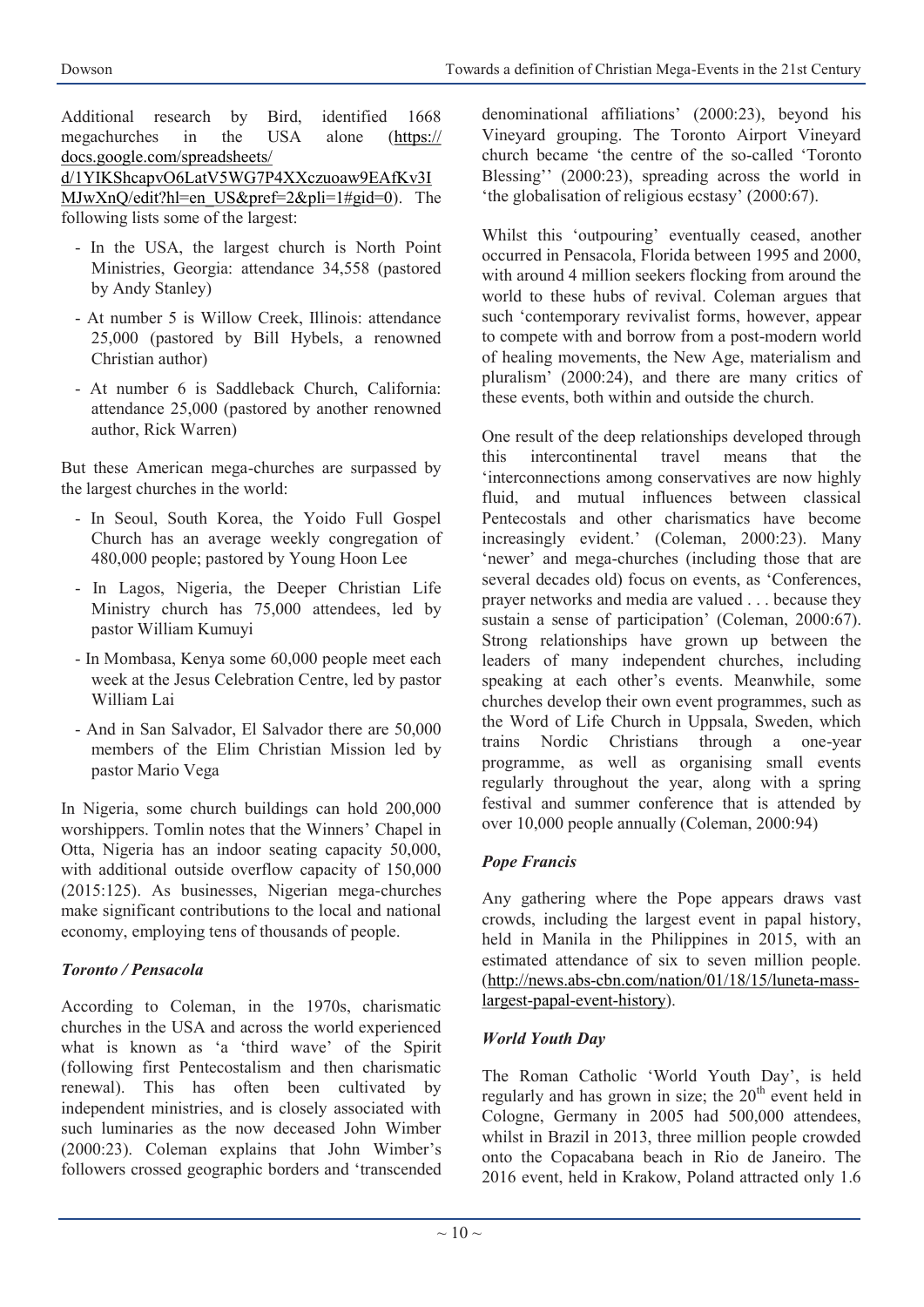million attendees from around the world ([www.worldyouthday.com;](http://www.worldyouthday.com) Pfadenhauer, 2010).

#### *German Protestant Kirchentag.*

This event was founded 1949 by Reinold von Thadden-Trieglaff with friends in Hannover, as a 'movement of Protestant lay people'. Demonstrating its independence from the official state Church, it 'combines spirituality with a responsibility towards society and the world', and aims to provide 'a platform for intensive discussion, a forum for critical debate about current questions' ([https://www.kirchentag.de/english.html\)](https://www.kirchentag.de/english.html). The Kirchentag is held every two years, and consists of 2500 smaller events held over a period of five days. There are over 100,000 fulltime visitors, and 30,000 active volunteers helping to manage this complex event.

#### *Hillsong*

Hillsong is an Australian-based church, initially part of the pentecostal Assemblies of God denomination, with a global reach. In Australia the church has twelve large campuses. In the UK, the six Hillsong sites include the Dominion Theatre London, packed out five times every Sunday, and there are Hillsong churches in Denmark, France, Germany, Holland, Russia, Spain, Sweden, Ukraine, South Africa, Brazil, USA. The name, 'Hillsong', identifies a chart-topping global worship brand, whose worship bands are televised on Christian satellite channels and regularly tour around the world. Hillsong worship albums have sold over 12 million copies. They have staged large events for 30 years, and their annual conference, now hosted at the Olympic stadium in Sydney, is the largest conference in the whole of Australia, with a capacity of 20,000 people ([www.hillsong.com;](http://www.hillsong.com) Tomlin, 2015:127).

# **Thematic Analysis**

In addition to historical and contemporary examples of large Christian events, there are specific characteristics through which it is possible to analyse types of large events. These are discussed below.

#### *Gender: women's events*

Some large churches focus on different groupings for their events, including women-only events, men-only events and young people's events (Kinnear, 2016). This section reviews some of the women's events. The Hillsong Colour Conference is made up of seven multilocation international conferences, led by Bobby

Houston, co-pastor with husband Brian Houston, head of the Hillsong church. The aim of the Colour conference is to: 'gather, equip and mobilize' women of all ages, backgrounds and cultures. The ethos is that 'together we can and will make the world a better place', focusing on 'the value, worth and wonder of the feminine heart' ([http://hillsong.com/colour/london/\)](http://hillsong.com/colour/london/). On a smaller level, but using a very similar format is the Cherish Women's Conference, held each summer in Leeds, England: led by Charlotte Gambill, it claims to be

*more than a conference, it is a movement. It is full of fun moments, great speakers, special treats but above all it's about an army of women who gather together once a year make a difference and to impact in this world*  [\(www.lifechurchhome.com/conferences/](http://www.lifechurchhome.com/conferences/cherish) [cherish\)](http://www.lifechurchhome.com/conferences/cherish).

'Dare to Be' is an all-female event that travels around the USA; this event aims to enable women to experience the benefits of a large conference in one evening. The format is similar to other women's conferences: a speaker, concert, teaching, storytelling, worship, recognition and honour ([http://](http://daretobe.com/) [daretobe.com/\).](http://daretobe.com/) Established in 2012, this event is the concept of Charlotte Gambill (a pastor of UK-based Life Church) and Natalie Grant (an American Christian singer). In 2016, Dare To Be held a simulcast event in cinemas around the world, thereby extending its global reach.

#### *Independent Ministries*

Many large Christian events are led from independent ministries, both individuals and organisations. 'Christ for All Nations' (CFAN: [www.cfan.org.uk\)](http://www.cfan.org.uk) is one such institution, led initially by the German evangelist Reinhard Bonnke, who was more recently joined in leadership by Daniel Kolenda. CFAN host open-air 'Gospel Campaigns', where hundreds of thousands of people attend meetings, held across East Africa and West Africa. The organisation claims on its website that in Lagos, Nigeria, 1.6 million people attended a single meeting; and in total some six million people attended five consecutive days of services. CFAN has counted over 65 million responses from people filling out 'decision cards' and church follow-up. This primarily evangelistic ministry has published over 179 million books, translated into over 123 languages and dialects, printed in 53 countries, but focuses mainly on Africa for its mega-meetings, whilst the key leaders participate in conferences around the world to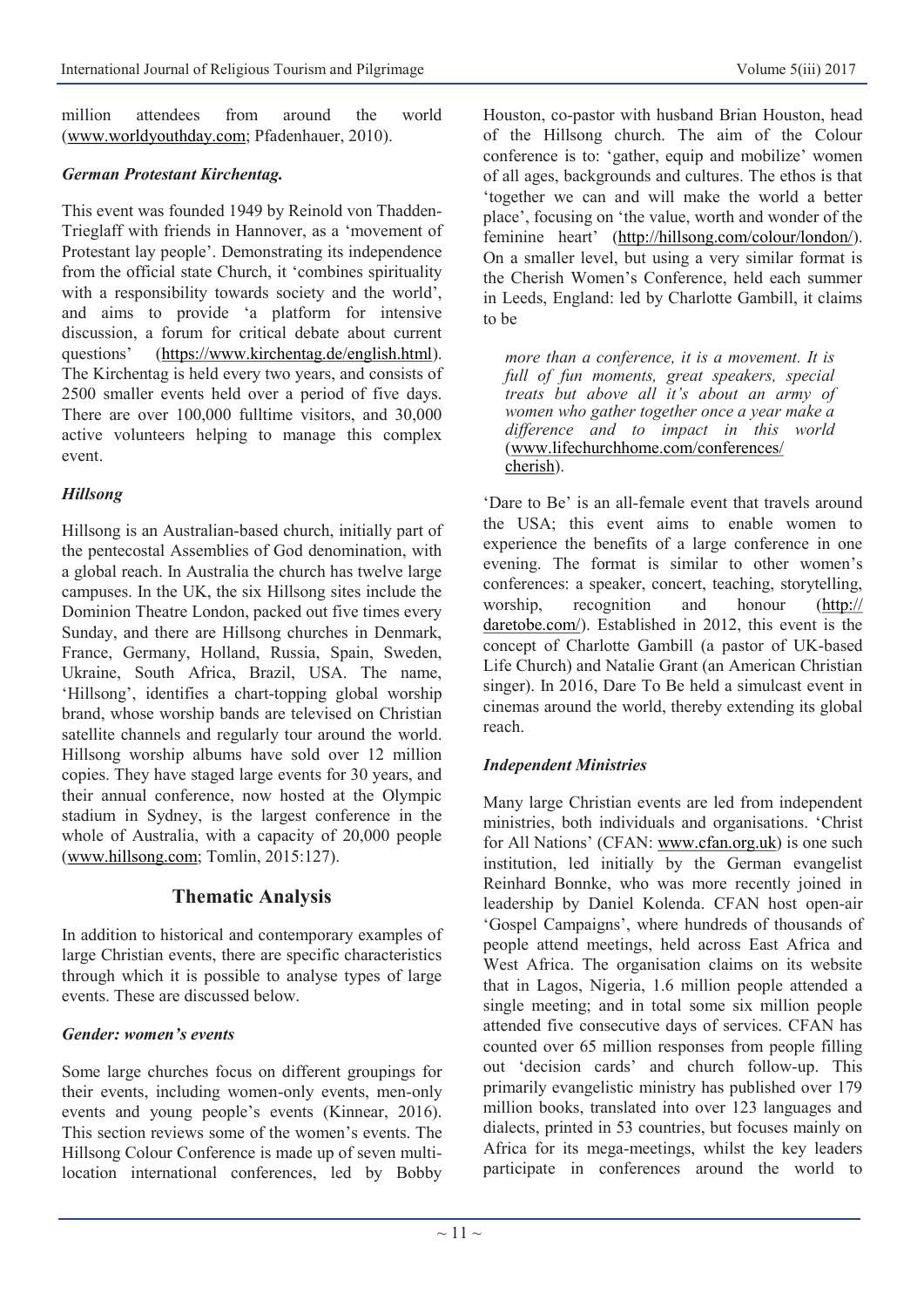

encourage others in evangelism. Prosperity gospel critic, Coleman, describes these powerful relationships between individuals and church groupings as strong 'transnational networks' (2000:30), acknowledging that Bonnke is recognised by his peers as an 'influential leader' (2000:217). He shares examples from Africa, where in Harare, Zimbabwe, in 1986, Bonnke addressed 4,000 evangelists from 41 African nations at his 'Fire' Conference (2000:217). Also in the late 1980s, Bonnke visited Sweden, where his 'Just Believe' message was said to have started a revival (2000:102). Wherever he visits in the world, he is seen as linking that country to 'a world-wide frame of action' (2000:102). Even if the statistics are inaccurate (and there is photographic evidence on the CFAN website that suggests they are accurate), Bonnke and CFAN are reaching vast numbers of people around the world, and especially in Africa. Bonnke also 'claims to own the largest mobile tent in the world' (2000:155).

There are many individuals who have developed independent ministries, with associated large events. Coleman critiques former Assemblies of God pastor, Morris Cerullo, whose independent ministry 'World Evangelism' claims he has 'personally trained' over five million people in sharing the Gospel in their native languages [\(http://mcwe.com/\)](http://mcwe.com/). Coleman argues that Cerullo's organisation has 'alienated many middleclass evangelicals as a result of its extravagant claims to healing and apparently brash Americanism' (ibid, p39). Coleman also mentions 'healing televangelist' Benny Hinn, whose website claims that he has preached to over 1.5 billion people over the course of a 40-year ministry, including a gathering of two million in Mumbai, India in 2004 ([http://www.bennyhinn.org/](http://www.bennyhinn.org/historic-crusades/) historic-[crusades/;](http://www.bennyhinn.org/historic-crusades/) Coleman, 2000:33; Thomas, 2008).

Latin American-focused King Jesus International Ministry is headed up by Pastor Guillermo Maldonado, and based in Miami, Florida. His website details many healing and evangelistic events, such as the one held in Caracas, Venezuela in March 2016, attended by 100,000 people, with claims of 5,000 conversions as well as healings ([http://kingjesusministry.org\)](http://kingjesusministry.org). Many of their events are televised daily beyond the event venues in South America, India and Pakistan, on TBN, Daystar and God TV Christian channels.

American evangelist, Joyce Meyer's mission organisation is Hand of Hope, which undertakes pastoral ministry, poverty alleviation, medical and healing support, prisons work and disaster relief around the world. Meyer herself addresses evangelistic events of up to one million people (see Figure 1), and delivers training in 32 languages to local supporters to continue the work, as well as broadcasting programmes on Christian channels ([www.joycemeyer.org/](http://www.joycemeyer.org/handofhope) [handofhope\)](http://www.joycemeyer.org/handofhope).

Whether these activities are assessed as the cult of celebrity, or personality, or a work of God, there are many such individuals and groupings, and their influence is widespread, and global. Whilst it is difficult to validate the numbers given online, there is photographic evidence of extremely large crowds, in some locations turning out night after night, and supported by multimedia and broadcast programmes, as well as printed materials. According to Coleman, some church leaders, mainly conservative charismatics, have developed a form of structural model in which a 'multi-purpose organisation' combines with a 'congregation, Bible school and media business' to form a 'mega-ministry', building links with preachers and congregations from other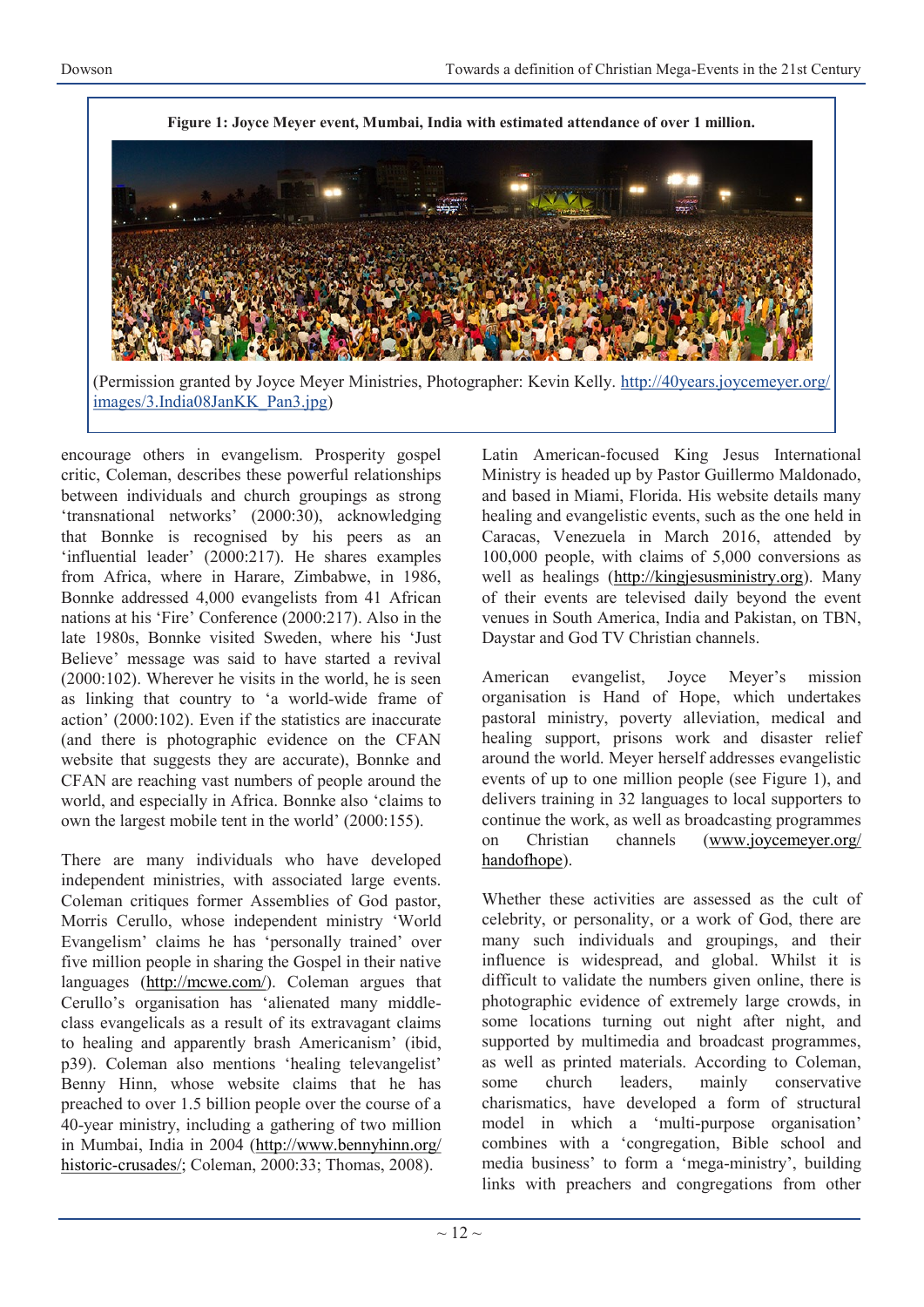countries, strengthening their 'transnational networks' (2000:103). Those individuals listed above, and others, are supported by (and supporting) their own organisations, some of which provide resources such as healthcare and education, whilst promoting their work and sharing their message through Christian broadcast media, but with large events replacing the local congregation element, and also participating in powerful transnational networks. As Coleman observes, in Africa the activities of Christian evangelist organisations feature 'the convention or conference phenomenon'. Such large gatherings provide occasions not only for bringing congregations together to hear preachers from around the world, but also for 'opportunities for international products to be marketed' (2000:34).

# **Theoretical Issues and Questions**

The examples identified raise a number of questions, for which a theoretical perspective is useful. A discussion earlier in this paper noted concerns of a 'hegemonic meta-narrative of secularization' (Goodhew, 2012:17), which now leads to the concept of Southern Theory (Connell, 2007). A question emerges: are Christian mega-events in the southern hemisphere an expression of religious or cultural colonialism? Connell critiques the nature of received understanding as emanating from a 'northern' or 'metropolitan' perspective, highlighting that

*the idea of modernity spreading from its heartland in Europe and North America to cover the whole world is probably the most widespread of all views of global society*  (2007:54).

It is possible to identify at least some of the events delivered as perhaps more American hegemony than 'northern', but as Meyer notes, there are also 'eager participants in the formation of universalized global culture' (2000:240).

Connell's (2007) critique addresses the fundamental basis for the development of sociology – including the sociology of religion – as being based on an historical analysis of Australian aboriginal culture, often by anthropologists and sociologists who had never been to Australia, or met an Aboriginal person. Connell's argument identifies key inaccuracies and falsifications of the data which influenced the construction of core sociological theory in the West, including Durkheim's 1912 text 'The Elementary Forms of Religious Life'. Durkheim used a study of the myths and customs of the Aboriginal Arrernte tribe, and Connell asserts that Durkheim, 'like most sociologists who wrote about 'Australians', understood little of the diversity or dynamism of Indigenous cultures in Australia', which 'conceals a radical misunderstanding' (2007:78) of such cultures. Connell cites Durkheim's contemporary, van Gennep, whose review of Durkheim's work 'pointed out that the book was riddled with doubtful factual claims… that infected the whole enterprise of evolutionary sociology' (2007:79). The relevance of this discussion underpins a question as to the overwhelming influence of Western concepts - not only about God, or about Christianity, or Christian theology, but also about the practical ways in which churches, denominations and individual Christians promote their religion, through the medium of events, and particularly of mega- or very large events. However, Arweck and Beckford note that globalisation and diversity are now resulting in churches sending missionaries from the developing world (especially the Global South) to the USA and Europe (2012:367, Catto, 2012), in a converse flow from that anticipated.

In addition, Connell's study cites Shariati, whose 1979 analysis of the influences on Islam demonstrates

*a tradition of struggle against domination as the core of religious history, at least in the 'Abrahamic' prophetic religions: Islam, Christianity and Judaism* (2007:131).

This is a view echoed by Berger. Shariati's theological interpretation of Islam views 'revolutionary religion [as] monotheistic; orthodox state-aligned religion [as] polytheistic and pseudo-Islamic' (2007:132). Perhaps there is a parallel with faith events and their use by Western organisations and individuals around the world? The global cultural domination of corporations such as Disney, which propagate a way of living and a way of engaging with the world, are interpreted by Connell as 'propaganda' (2007:150), encouraging neoliberal pseudo-authenticity. This problematisation echoes Boorstin's 1961 consideration of the development of 'pseudo-events' by organisations in pursuit of publicity and profit. Robinson condemns the apparent 'insatiable consumerism' (2016:178) of contemporary festivals, which appear to encompass

*a limitless demand for novelty and the somewhat unflattering human drive towards what Boorstin branded the 'synthetic happening'* (Robinson, 2016:178, Boorstin,  $1992:9$ ).

But surely, of all events, it should be possible to evidence 'authenticity' in those that have their basis in faith? Is it possible to prove that a church event is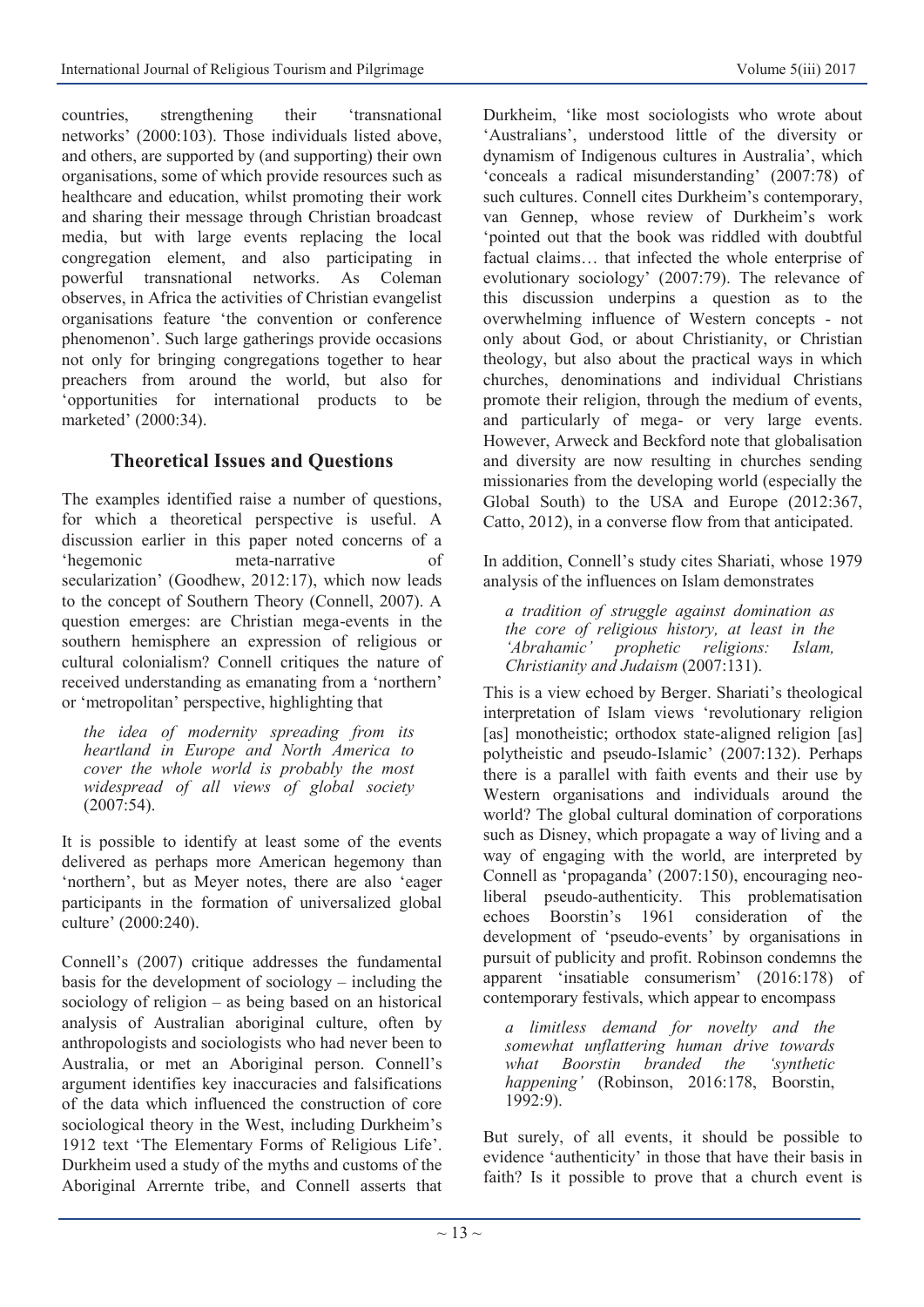'authentic'? And if so, how is that authenticity measurable, if at all? From a personal perspective, as a Christian who attends many events, I have experienced 'God's presence' in some church events. But the challenge still exists of providing wider and generalisable data. The individuals and organisations discussed in this paper would argue that they do provide statistics – of numbers of event attendees, of 'decisions' made, of books sold, of media viewings, and so on. Yet another issue arises as to the validity of such numbers – to what extent are they estimations or assumed? How can the academy draw conclusions from data if we cannot justify the validity and reliability of such data?

Furthermore, Connell noted that the indigenous (southern) cultural response often adopted hierarchy, discipline and authority (2007:186). Responding to such power structures, are Christian organisations guilty of promoting Western practices and non-faith values through mega-events, alongside their faith? Are some Christian mega-events subject to the same developments of 'entertaining gimmickry and not a 'more meaningful' mode of engagement' (Robinson, 2016:178), as commercial festivals stand accused?

# **Analysis: multi-layered characteristics**

With increasing consumer choice available, as 'modernization produces plurality' (Berger and Zijderveld, 2010:18), Christians can choose to be Anglican, or Catholic, or another denomination, or none. They can choose to go to church or not. They can choose from a range of spiritual perspectives and

| <b>Figure 2: Model of Church Mega-Event Characteristics</b> |                                                                                                          |
|-------------------------------------------------------------|----------------------------------------------------------------------------------------------------------|
| Organisation                                                | Pan-denominational<br>Denomination<br>Church<br><b>Independent Ministry</b>                              |
| Place                                                       | Geographic location<br>Diverse Populations                                                               |
| People                                                      | Women<br>Men<br>Youth                                                                                    |
| Media                                                       | <b>Broadcast Media</b><br>Internet<br>Music<br>Global Brand                                              |
| Event Types                                                 | Conferences and Conventions<br>Festivals<br><b>Outdoor Meetings</b><br><b>Repeated Events</b><br>Touring |

activities, and say they are 'into Buddhism', whilst holding some beliefs and practices that previously might have been considered in opposition to one another. Berger and Zijderveld note the 'decline in church-related religiosity' in Western Europe, but acknowledge a wide range of 'religious activity' outside church, concluding that 'it cannot be plausible maintained that modernity necessarily leads to decline of religion' (2010:6). This brief study of church megaevents indicates multiple examples of growth, illustrated somewhat in Figure 2, which attempts to categorise the different characteristics of church megaevents.

The following sections briefly outline the contents of each aspect in the model:

#### *Organisation: pan-denominational / denominational / church / independent ministry.*

This describes the organisational basis of the event. For example, Kirchentag is a pan-denominational event, covering multiple Protestant denominations; Alpha is delivered by most denominations, including Roman Catholic and Orthodox churches, and; thriving para-church organisations develop 'networks such as New Wine, which are backed primarily by mainline congregations' (Goodhew, 2012:6). Denominational examples include the Roman Catholic World Youth Day event. Church-organised events include Hillsong, with its global worship brand; and Independent ministries include Joyce Meyer, and Reinhart Bonnke's Christ for All Nations organisation.

#### *Place: geographic location / diverse populations.*

Berger and Zijderveld identify western and central Europe as 'the one important part of the world in which secularisation theory appears to be plausible' (2010:6), and in which generally, church attendance is falling. In contrast, in the Global South, where the majority of the growth in Christianity is occurring, Christian mega-events are more likely to be found, especially those organised by independent ministries, such as Joyce Meyer and Christ for All Nations. Diverse populations are found in major cities, such as London. Goodhew notes the positive impact of immigration on Anglican dioceses, especially in London, with the growth of black majority churches, which are transforming the capital to be, 'more like American cities such as New York or Chicago which are very far from becoming 'secular cities'' (2012:5). There are more mega-churches in such ethnicallydiverse areas, as Wolffe and Jackson (2012) conclude,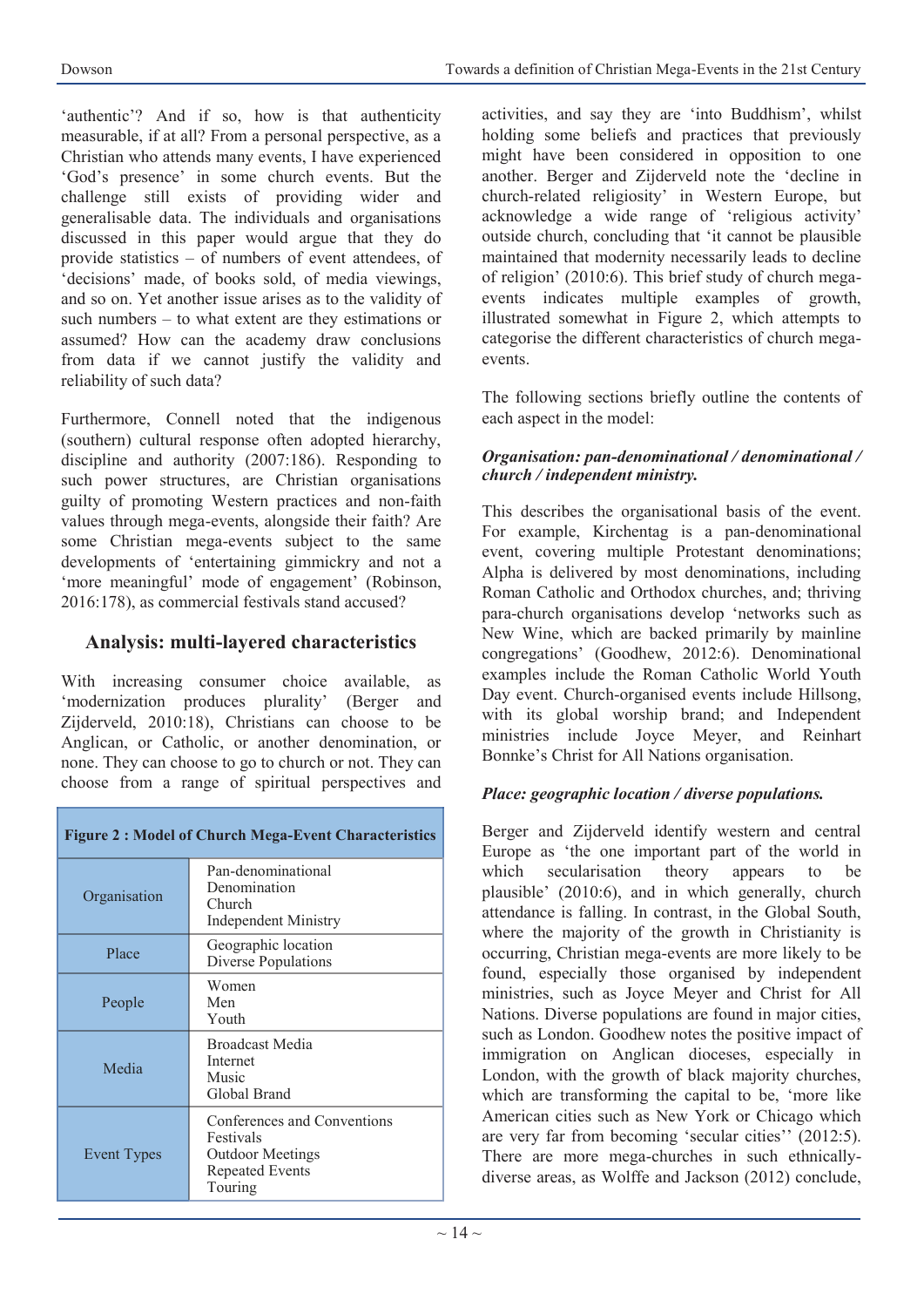with growth in numbers of churches, of members, as well as growth in proportion to the population. London is a good example of the impact of diverse populations on churches, where even though mainstream denominations may be declining elsewhere, their London congregations are growing (2012:6). Simultaneously, there is ample independent evidence for the growth of 'new' non-mainstream churches. Brierley's 1989-2005 study identified '2950 new churches', and estimated 'that over 5000 new churches have been started in Britain in the 30 years since 1980' (Goodhew, 2012:7). Part of this growth includes the established Church of England which has developed with its partners 'fresh expressions', 'church plants' and 'emerging church' (2012:7), and Anglican churches such as Holy Trinity Brompton (HTB) planting congregations in other areas (Wolffe and Jackson, 2012:35).

#### *People: women's, men's and youth events*

It is common practice in secular marketing to identify and target specific groupings for specific events, and many church organisations have adopted a similar approach. Hillsong's Colour conference, or Life Church's Cherish conference, both for women, or the Rock Nations youth festival ([http://](http://www.lifechurchhome.com/conferences/rocknations/rn16) [www.lifechurchhome.com/conferences/rocknations/](http://www.lifechurchhome.com/conferences/rocknations/rn16) [rn16\)](http://www.lifechurchhome.com/conferences/rocknations/rn16) are all growing in popularity and attendance.

#### *Media: broadcast media / internet / music / global brand*

Media is used by many mega-churches as part of a successful structural model, which Coleman (2000) describes as including their large congregations, a Bible school or training facility, and a media business, within a multi-purpose organisation. Whether their worship team is a global brand, such as Hillsong, or whether they present their own programmes on Christian TV channels, there are podcasts, livestreamed events and services to internet and cinemas, YouTube videos, and constantly updated social media for many churches, small or large.

Coleman's research identified that for televangelist programmes and channels, viewers 'may prepare themselves ritually before turning on a programme, perhaps by reading the Bible or praying' (2000:168), whilst in mega-churches 'virtually all services are video and audio-taped, and become available for sale and export soon after their occurrence in realtime' (2000:170) Knott and Mitchell acknowledge the impact of this 'transformation of communicative

environments' (2012:245) on religious practice in services and events.

#### *Event Types: conferences and conventions / festivals / outdoor meetings / repeated events / touring.*

Conferences and Conventions are a staple of independent churches, denominations and pandenominational organisations. The Swedish Word of Life church takes such a programme approach (Coleman, 2000:94), as do many mega-churches. Examples of explicitly Christian Festivals have not been mentioned previously, but there are multiple instances, such as in the UK, the Greenbelt arts festival [\(http://www.greenbelt.org.uk/\)](http://www.greenbelt.org.uk/) or 'The Big Church Day Out' ([http://bigchurchdayout.com/\)](http://bigchurchdayout.com/). Outdoor meetings are used, as in times past, to accommodate larger numbers, when adequately-sized buildings are not available. Repeated events, such as Alpha, clearly have longevity - and out of the HTB stable have come similarly designed programmes, from marriage preparation to 'How to Drug Proof Your Kids'. Touring bands have been core to the secular music industry since its existence, similarly, there are many Christian global worship brands and touring bands.

# **Conclusion**

Building on Muller's (2015) questioning of the limitations of the accepted definitions of 'megaevents', in conjunction with Marris' (1988) assertion that the definition should be treated flexibly, it is evident that the lens of religious (and more specifically in the case of this paper, Christian) events, adds insight into our understanding of the mega-events concept and its outworking in this area. Robinson identifies the elements of spectacle in contemporary festivals (2015), and spiritual aspects (2016), which are mirrored in many of these large religious events. Thumma and Travis argue that 'worship in a mega-church can seem like a well-produced show' (2007:149), or a 'spiritual spectacle' (2007:149), demonstrating similarities with high church (e.g. Catholic, Orthodox) and mainline denominations' liturgical services – and sharing more in common with contemporary secular music festivals than either group might like to think. This continuing debate between 'public spectacle' and 'authenticity' in mega-church services and events stands up to comparisons with traditional Cathedral services (Barley, 2012:77-89), and invites further investigation.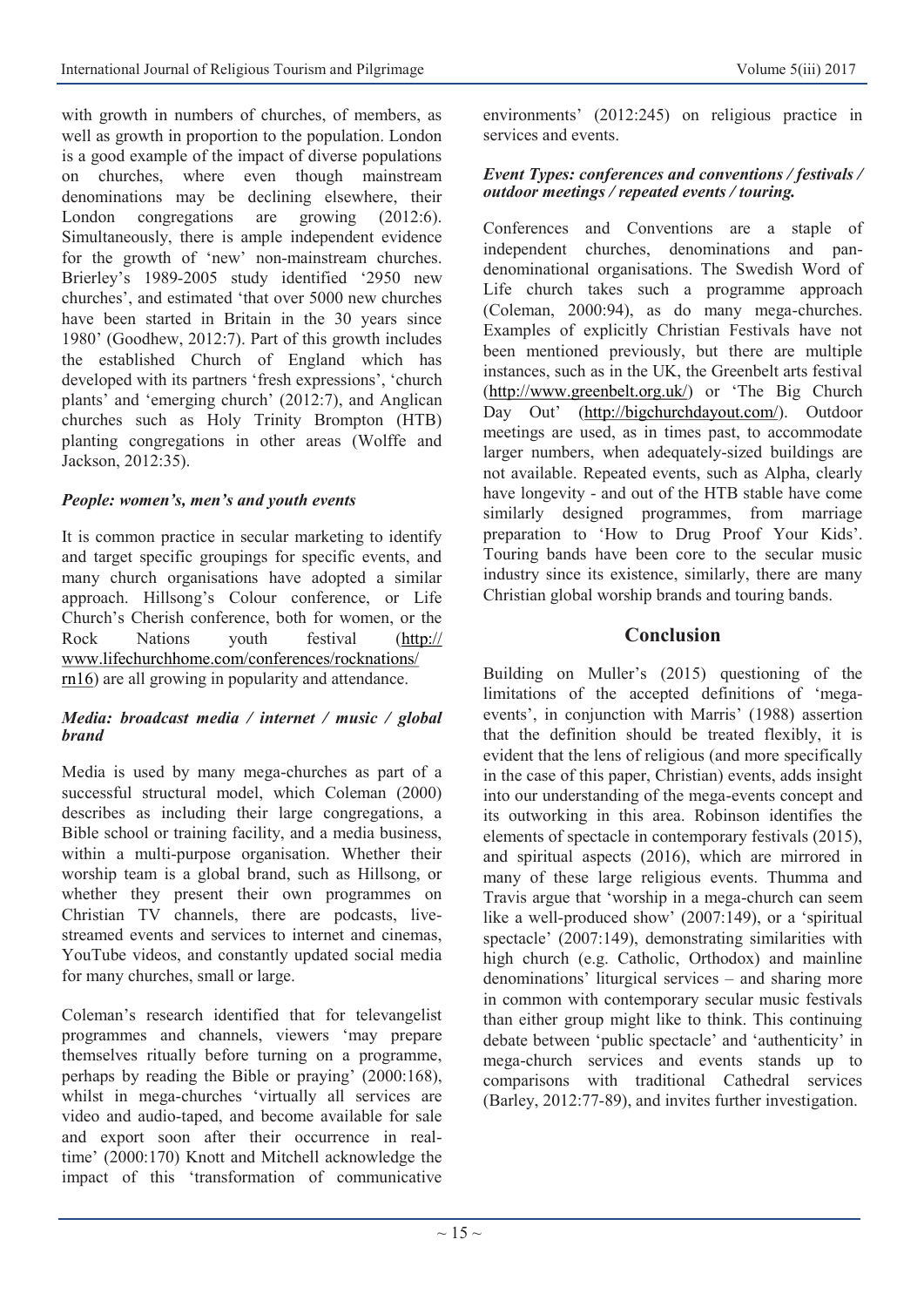#### **References**

- Ammerman, N.T. 'Modern Altars in Everyday Life.' in Berger, P.L. (2014) *The Many Altars of Modernity: Toward a paradigm for religion in a pluralist age*. Boston: Walter de Gruyter.
- Arweck, E. and Beckford, J. 'Social Perspectives.' in Woodhead, L. and Catto, R. (Eds) (2012) *Religion and Change in Modern Britain*. London: Routledge.
- Avis, P. (2007) *The Identity of Anglicanism: Essentials of Anglican Ecclesiology*. London: T&T Clark.
- Ayers, A.J. (ed) (2008) *Gramsci, Political Economy and International Relations Theory: Modern Princes and Naked Emperors*. New York: Palgrave McMillan.
- Barley, L. 'Stirrings in Barchester: Cathedrals and Church Growth.' in Goodhew, D. (ed) (2012) *Church Growth in Britain: 1980 to the Present*. Farnham: Ashgate Publishing.
- Berger, P.L. (1967) *The Sacred Canopy: Elements of a Sociological Theory of Religion*. London: Anchor Books
- Berger, P.L. and Zijderveld, A.C. (2010) *In Praise of Doubt: How to have convictions without becoming a fanatic*. New York: HarperOne.
- Bey, H. (2003) *T.A.Z.: Temporary Autonomous Zone, Ontological Anarchy, Poetic Terrorism*. (2nd Ed) Brooklyn, NY: Autonomedia.
- Bladen, C., Kennell, J., Abson, E. and Wilde, N. (2012) *Events Management: An Introduction*. London: Routledge.
- Bowdin, G., Allen, J., O'Toole, W., Harris, R. and McDonnell, I. (2011) *Events Management*. (3rd ed.) Abingdon: Butterworth-Heinemann.
- Boorstin, D.J. (1992) *The Image: A guide to pseudo-events in America.* (50<sup>th</sup> Anniversary ed) New York: Vintage Books.
- Brettell, C.B. 'The Priest and his People: The Contractual Basis for Religious Practice in Rurtal Portugal.' in Badone, E. (ed) (1990) *Religious Orthodoxy and Popular Faith in European Society*. Princeton: Princeton University Press.
- Brierley, P. (2000) *The tide is running out: What the English Church Attendance Survey reveals*. London: Christian Research.
- Brierley, P. (2008) 'Secularization Falsified.' *First Things*. 180. New York: First Things. [Internet] <http:// www.firstthings.com/article/2008/02/002-secularizationfalsified> [Accessed 13.05.2016]
- Brierley, P. (2014) *UK Church Statistics Number 2: 2010 to 2020*. Tonbridge: ADBC Publishers.
- Brown, C.G. (2006) *Religion and Society in Twentieth-Century Britain*. Harlow: Pearson.
- Brown, C. and Lynch, G. 'Cultural Perspectives.' in Woodhead, L. and Catto, R. (Eds) (2012) *Religion and Change in Modern Britain*. London: Routledge.
- Bruce, S. (2002) *God is Dead: Secularization in the West*. Oxford: Blackwell Publishers.
- Bruce, S. (2011) *Secularization: In Defence of an Unfashionable Theory*. Oxford: Oxford University Press.
- Buxton, N. 'Seeing the Self as Other: Televising Religious Experience.' in Deacy, C. and Arweck, E. (2009) (eds.) *Exploring Religion and the Sacred in a Media Age*. Farnham: Ashgate Publishing.
- Case, R. (2013) *Events and the Environment*. London: Routledge.
- Catto, R: 'Reverse Mission: From the Global South to mainline churches.' in Goodhew, D. (ed) (2012) *Church Growth in Britain: 1980 to the Present*. Farnham: Ashgate Publishing.
- Church of England. (2011) *Church of England Yearbook 2011*. London: Church House Publishing.
- Coleman, S. (2000) *The Globalisation of Charismatic Christianity: Spreading the Gospel of Prosperity*. Cambridge: Cambridge University Press.
- Connell, R. (2007) *Southern Theory: The global dynamics of knowledge in social science*. Cambridge: Polity Press.
- Deacy, C. 'Introduction: why study religion and popular culture?' in Deacy, C. and Arweck, E. (2009) (eds.) *Exploring Religion and the Sacred in a Media Age*. Farnham: Ashgate Publishing.
- Davie, G. (1994) *Religion in Britain since 1945*. Oxford: Blackwell Publishing.
- Davie, G. (1999) 'Europe: The exception that proves the rule?' in Berger, P.L. (ed.) The *Desecularization of the World: Resurgent religion and World Politics*. Grand Rapids: Eerdmans.
- Douglas, I.T. 'Anglicans Gathering for God's Mission: A Missiological Ecclesiology for the Anglican Communion.' *Journal of Anglican Studies*. Vol. 2 (2) (2004) pp9-40.
- Dowson, R. (2012). *The role of 'events' in church culture: an examination of three Bradford churches*. Sheffield: University of Sheffield (Unpublished MA thesis.)
- Dowson, R. (2014) 'Religion, community and events.' in: Jepson, A. & Clarke, A. (eds.) *Exploring Community Festivals and Events*. Advances in Events Management Series. Abingdon: Routledge pp. 169-186.
- Fabiani, J-L. (2011) 'Festivals, local and global: Critical interventions and the cultural public sphere.' in Giorgi, L., Sassatelli, M. and Delanty, G. (eds.) (2011) *Festivals and the Cultural Public Sphere*. London: Routledge.
- Ferdinand, N. and Kitchen, S. (2012) *Events Management: An International Approach*. London: Sage.
- Flanagan, K. and Jupp, P.C. (2010) *A Sociology of Spirituality*. Farnham: Ashgate.
- Foley, M., McGillivray, D. and McPherson, G. (2012) *Event Policy: From Theory to Strategy*. London: Routledge.
- Giorgi, L. and Sassatelli, M. (2011) 'Introduction.' in Giorgi, L., Sassatelli, M. and Delanty, G. (eds.) (2011) *Festivals and the Cultural Public Sphere*. London: Routledge.
- Getz, D. (2012) *Event Studies: Theory, Research and Policy for Planned Events.* (2<sup>nd</sup> Ed) London: Routledge.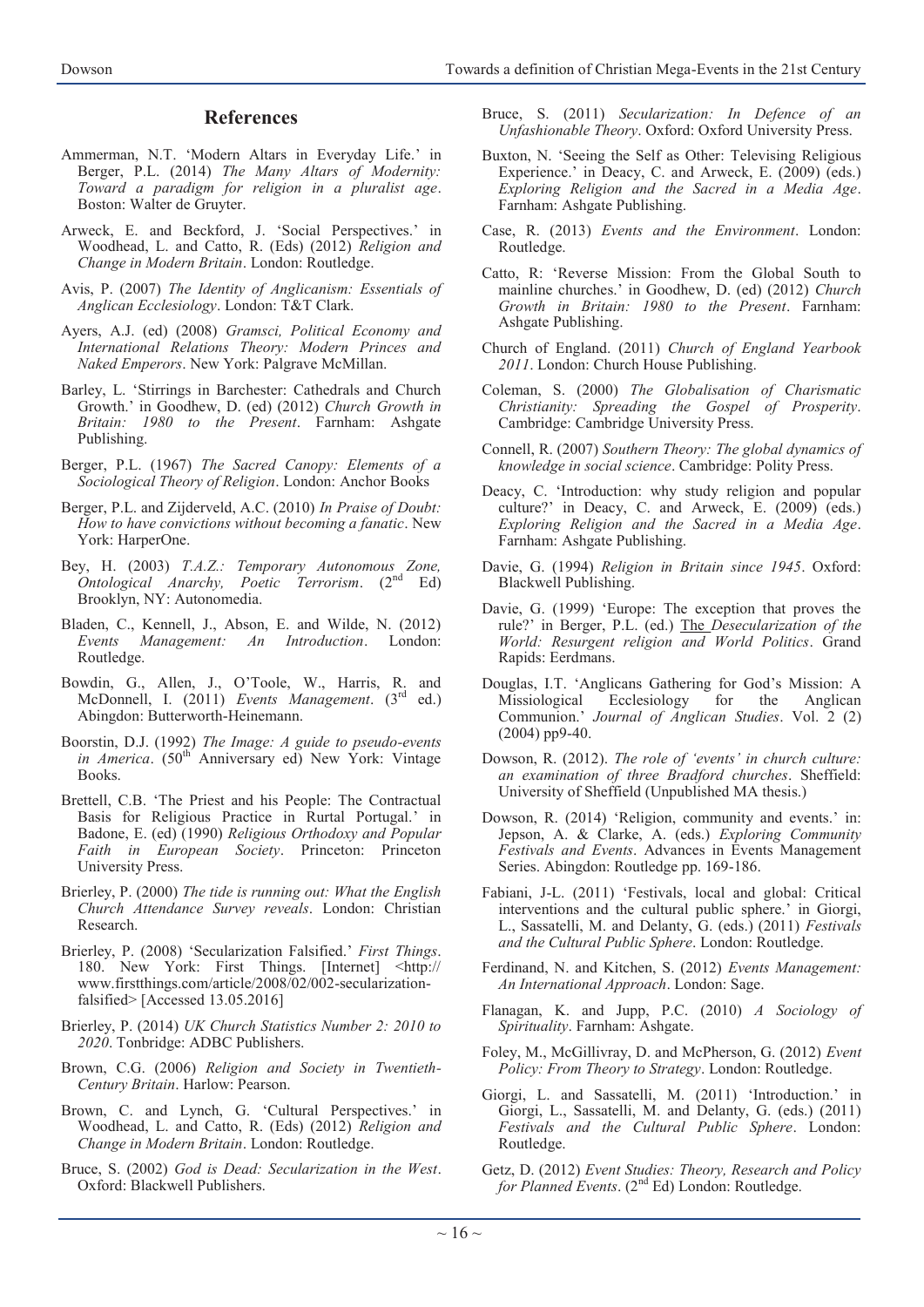- Goldblatt, J. (2008) *Special Events: The roots and wings of celebration*. Hoboken, NJ: John Wiley & Sons Inc.
- Goodhew, D. (ed.) (2012) *Church Growth in Britain: 1980 to the Present*. Farnham: Ashgate Publishing.
- Goodhew, D. (ed.) (2015) *Towards a Theology of Church Growth*. Farnham: Ashgate Publishing.
- Gordziejko, T. 'Belonging and Unbelonging: The cultural purpose of festivals.' in Newbold, C., Maughan, C., Jordan, J. and Bianchini, F. (eds.) (2015) *Focus on Festivals: Contemporary European Case Studies and Perspectives*. Oxford: Goodfellow Publishers.
- Green, L. (2009) *Let's do Theology: Resources for Contextual Theology*. (2nd Ed.) London: Mowbray.
- Guest, M. (2007) *Evangelical Identity and Contemporary Culture: A Congregational Study in Innovation*. Milton Keynes: Paternoster.
- Frost, M. and Hirsch, A. (2013) *The Shaping of Things to Come: Innovation and Mission for the 21st Century Church*. Grand Rapids: Baker Books.
- Hopewell, J.F. (1987) *Congregation: Stories and Structures*. Philadelphia: Fortress Press.
- Jenkins, P. (2006) *The New Faces of Christianity: Believing the Bible in the Global South*. Oxford: Oxford University Press.
- Johnson, T.M. and Grim, B.J. (2013) *The World's Religions in Figures: An introduction to International Religious Demography*. Hoboken, NJ: Wiley-Blackwell
- Kassens-Noor, E., Wilson, M., Muller, S. Maharaj, B. and Huntoon, L. (2015) 'Towards a mega-event legacy framework.' *Leisure Studies*. 34:6 pp665-671. DOI: 10.1080/02614367.2015.1035316. [Internet] <[http://](http://dx.doi.org/10.1080/02614367.2015.1035316) [dx.doi.org/10.1080/02614367.2015.1035316>](http://dx.doi.org/10.1080/02614367.2015.1035316) [Accessed 22.07.2016]
- Kinnear, A. (2016) *Youthful Church: A study of the youth culture in three British churches*. (unpublished dissertation) Leeds: Leeds Beckett University.
- Knott, K. and Mitchell, J. 'The Changing Faces of Media and Religion.' in Woodhead, L. and Catto, R. (Eds) (2012) *Religion and Change in Modern Britain*. London: Routledge.
- Marris, T. (1988) 'AIEST Congress: Summary and Conclusions' *Journal of Travel Research*. Winter 1988 Vol:26 Issue:3 pp31-35. Sage Publications. [Internet] [<http://jtr.sagepub.com/content/26/3/31.full.pdf+html>](http://jtr.sagepub.com/content/26/3/31.full.pdf+html) [Accessed 28.07.2016]
- Martin, D. With Catto, R. 'The Religious and the Secular.' in Woodhead, L. and Catto, R. (Eds) (2012) *Religion and Change in Modern Britain*. London: Routledge.
- Moody, K.S. 'Researching Theo(b)logy: Emerging Christian Communities and the Internet.' In Deacy, C. and Arweck, E. (2009) (eds) *Exploring Religion and the Sacred in a Media Age*. Farnham: Ashgate Publishing.
- Moynagh, M. (2001) *Changing World, Changing Church: New forms of church; Out-of-the-pew thinking; Initiatives that work*. London: Monarch Books.
- Muller, M. (2015) 'What makes an event a mega-event? Definitions and sizes'. *Leisure Studies*, 34:6 pp627-642. DOI: 10.1080/02614367.2014.993333 [Internet] <[http://](http://dx.doi.org/10.1080/02614367.2014.993333) [dx.doi.org/10.1080/02614367.2014.993333>](http://dx.doi.org/10.1080/02614367.2014.993333) [Accessed 22.07.2016]
- Ostwalt, C. (2012) *Secular Steeples: Popular Culture and the Religious Imagination*.  $(2^{nd}$  ed.) London: Bloomsbury.
- Pfadenhauer, M. (2010) 'The eventization of faith as a marketing strategy: World Youth Day as an innovative response of the Catholic Church to pluralization'. *International Journal of*
- *Nonprofit and Voluntary Sector Marketing*. Vol 15(4), Nov, 2010. Special Issue: Marketing and religion. pp. 382-394. Hoboken, NJ: John Wiley & Sons.
- Pine, B.J. and Gilmore, J.H. (2011) *The Experience Economy*. (Updated ed.) Boston, Mass: Harvard Business Review Press.
- Pine, B.J. and Gilmore, J.H. (2007) *Authenticity: What consumers really want*. Boston, Mass: Harvard Business Review Press.
- Pollack, D. 'Toward a New Paradigm for the Sociology of Religion?' in Berger, P.L. (2014) *The Many Altars of Modernity: Toward a paradigm for religion in a pluralist age*. Boston: Walter de Gruyter.
- Robinson, R. (2016) *Music Festivals and the Politics of Participation*. Abingdon: Ashgate Publishing.
- Robinson, R. 'No Spectators! The art of participation, from Burning Man to boutique festivals in Britain.' in McKay, G. (ed.) (2015) *The Pop Festival: History, Music, Media, Culture*. London: Bloomsbury Academic.
- Roche, M. (2000) *Mega-Events and Modernity: Olympics and Expos in the growth of global culture*. London: Routledge.
- Ron, A.S. 'Towards a typological model of contemporary Christian travel'. *Journal of Heritage Tourism*. Vol.4, No. 4, (2009) pp287-297 [Internet] <http:// dx.doi.org/10.1080/17438730903045548> [Accessed 16.05.2016]
- Sachs, W.L. (1993) *The Transformation of Anglicanism: from state Church to global communion*. Cambridge: Cambridge University Press.
- Savage, S., Collins-Mayo, S. and Mayo, B. (2006) *Making Sense of Generation Y: The world view of 15-25 year olds*. London: Church House Publishing.
- Stuart, B. and Partridge, C. 'Religion, youth cultures and popular music.' in Woodhead, L. and Catto, R. (Eds) (2012) *Religion and Change in Modern Britain*. London: Routledge.
- Thomas, P.N. (2009) *Strong Religion, Zealous Media: Christian Fundamentalism and Communication in India*. London: Sage.
- Threlfall-Holmes, M. (2012) *The Essential History of Christianity*. London: SPCK.
- Thumma, S. and Travis, D. (2007) *Beyond Megachurch Myths: What we can learn from America's largest churches.* San Francisco: Jossey-Bass.